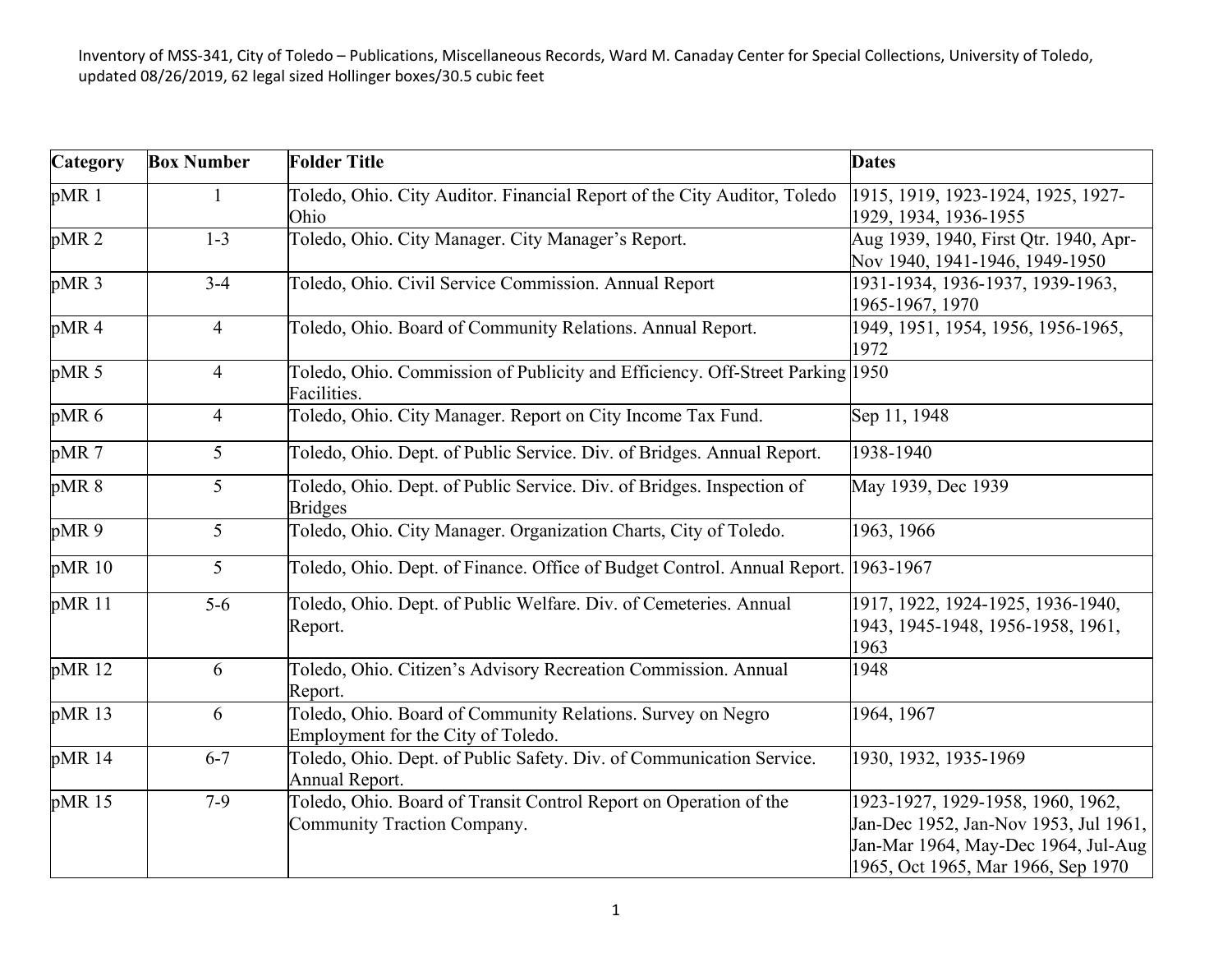| Category | <b>Box Number</b> | <b>Folder Title</b>                                                                                             | <b>Dates</b>                                                                                                               |
|----------|-------------------|-----------------------------------------------------------------------------------------------------------------|----------------------------------------------------------------------------------------------------------------------------|
| pMR 16   | 9                 | Toledo, Ohio. Municipal Court. Clerk's Office. Annual Report.                                                   | 1940, Jan-Jun 1941, Jun 1941, 1944-<br>1947, Jan-Mar 1948, May-Jul 1948,<br>1948, Dec 1949, 1951, 1953-1954,<br>1963, 1974 |
| pMR 17   | $9 - 11$          | Toledo, Ohio. Municipal Court. Annual Report.                                                                   | 1958, 1962-1970, 1974                                                                                                      |
| pMR 18   | 11                | Toledo, Ohio. Dept. of Finance. Div. of Treasury. Contagious Disease<br>Hospital. Annual Report.                | 1929-1930, 1958                                                                                                            |
| pMR 19   | 11                | Toledo, Ohio. Clerk of Council. Manual of the Council and the Municipal<br>Government of the City of Toledo, O. | 1893, 1895-1896, 1905, 1908, 1909,<br>1912, 1914                                                                           |
| pMR 20   | 11                | Toledo, Ohio. Municipal Court. Probation Debt. Annual Report.                                                   | 1957                                                                                                                       |
| pMR 21   | 11                | Toledo, Ohio. Board of Community Relations. Toledo's Board of<br>Community Relations.                           | 1965                                                                                                                       |
| pMR 22   | 11                | Toledo, Ohio. Board of Community Relations. Toledo Metro. Housing<br>Auth. Occupancy Policy.                    | Apr 10, 1953                                                                                                               |
| pMR 23   | $11 - 12$         | Toledo, Ohio. Civil Service Commission. Regarding the Proposed Change May 28, 1952<br>in the Personnel System.  |                                                                                                                            |
| pMR 24   | $12 - 14$         | Toledo, Ohio. Dept. of Public Service. Div. of Engineering and<br>Construction. Annual Report.                  | 1934, 1936, 1938, 1943, 1948-1969,<br>1971-1973                                                                            |
| pMR 25   | 14                | Toledo, Ohio. Dept. of Finance. Annual Reports.                                                                 | 1938-1939                                                                                                                  |
| pMR 26   | 15                | Toledo, Ohio. Charter Commission. Proposed Charter for the City of the<br>Toledo.                               | 1914, 1928                                                                                                                 |
| pMR 27   | 15                | Toledo, Ohio. Dept. of Public Heatlh. Manual of the Dept. of Health of the 1915<br>City of Toledo.              |                                                                                                                            |
| pMR 28   | $15-16$           | Toledo, Ohio. Dept. of Public Safety. Div. of Fire. Annual Report.                                              | 1926, 1928-1934, 1936, 1938, 1939-<br>1944, 1946-1951, 1953-1966, 1968,<br>1970                                            |
| pMR 29   | $16-17$           | Toledo, Ohio. Dept. of Public Safety. Div. of Fire. Bur. of Fire Prevention. 1929, 1935-1953<br>Annual Report.  |                                                                                                                            |
| pMR 30   | 17                | Toledo, Ohio. Dept. of Public Welfare. Bureau of Forestry. Annual<br>Report.                                    | 1958, 1961-1962, 1969                                                                                                      |
| pMR 31   | $17 - 18$         | Toledo, Ohio. Dept. of Public Service. Div. of Harbor and Bridges.<br>Annual Report.                            | 1953-1959, 1961-1972                                                                                                       |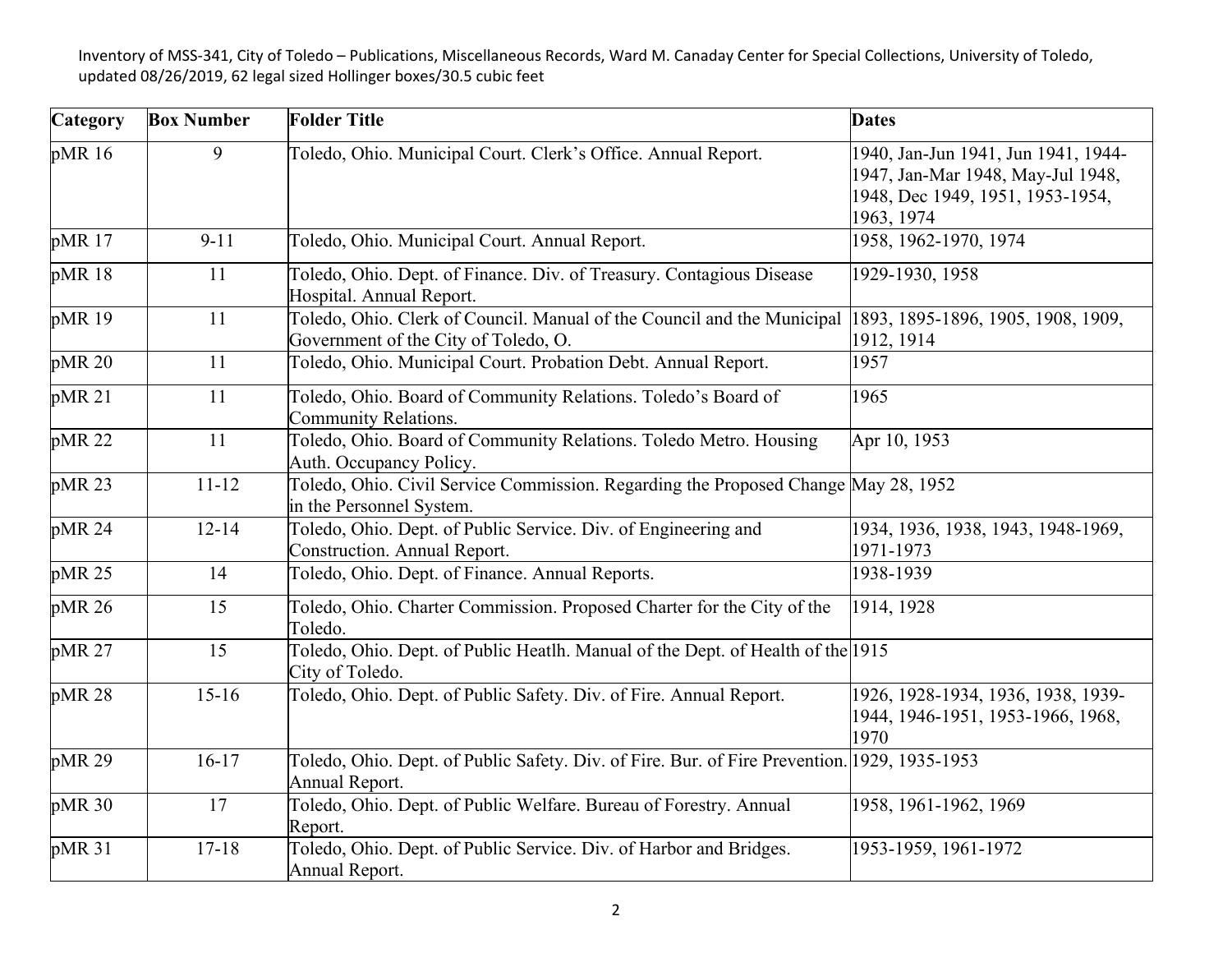| Category          | <b>Box Number</b> | <b>Folder Title</b>                                                                                        | <b>Dates</b>                                                    |
|-------------------|-------------------|------------------------------------------------------------------------------------------------------------|-----------------------------------------------------------------|
| pMR 32            | 19                | Toledo, Ohio. Dept. of Public Health. Semi-Annual Summary, Toledo's<br>Health.                             | $1/1 - 6/30$ , 1962; $1/1 - 6/30$ , 1963; $1/1 -$<br>6/30, 1964 |
| pMR 33            | 19                | Toledo, Ohio. Dept. of Public Health. Quarterly Report, Toledo's Health.                                   | $1/1 - 3/31$ , 1961; 4/1 - 6/30, 1961; 7/1 -<br>9/30, 1961      |
| pMR 34            | 19                | Toledo, Ohio. Dept. of Public Health. Bureau of Vital Statistics. Summary<br>of Vital Statistics.          | 1942, 1958, 1959, 1964                                          |
| pMR 35            | 19                | Toledo, Ohio. Dept. of Public Health. Summary of Activities.                                               | Jan-Dec 1952, Jan-Jul 1953                                      |
| pMR 36            | 20                | Toledo, Ohio. Dept. of Public Welfare. House of Correction. Annual<br>Report.                              | 1919, 1936-1938, 1940-1950, 1958,<br>1961-1962                  |
| pMR 37            | 20                | Toledo, Ohio. Dept. of Public Welfare. Toledo Industrial Peace Board.<br>Annual Report.                    | 1936-1943                                                       |
| pMR 38            | $21 - 22$         | Toledo, Ohio. Dept. of Public Safety. Div. of Inspection. Annual Report.                                   | 1921, 1935-1956, 1958-1966                                      |
| pMR 39            | 22                | Toledo, Ohio. Dept. of Public Safety. Div. of Inspection. Building<br>Statistics.                          | 1925, 1927, 1930                                                |
| pMR <sub>40</sub> | 22                | Toledo, Ohio. Toledo District Nurse Association. Annual Reports.                                           | 1929, 1930, 1949, 1956-1963                                     |
| pMR 41            | 22                | Toledo, Ohio. Civil Service Commission. Civil Service Rules, City of<br>Toledo, O.                         | July 1, 1945                                                    |
| pMR42             | 22                | Toledo, Ohio. Civil Service Commission. Position Classification Plan for<br>Clerical and Related Services. | 1967                                                            |
| pMR43             | 22                | Toledo, Ohio. Civil Service Commission. Rules and Regulations.                                             | 1933                                                            |
| pMR 44            | 22                | Toledo, Ohio. Toledo Labor-Management-Citizens Committee. Annual<br>Report.                                | 1947-1958, 1960-1965                                            |
| pMR <sub>45</sub> | $22 - 23$         | Toledo, Ohio. Law Department. Annual Report.                                                               | 1937-1940, 1944-1948, 1950, 1953,<br>1960, 1961, 1964-1967      |
| pMR 46            | 23                | Toledo, Ohio. Dept. of Public Welfare. Div. of Labor Exchange.                                             | 1936                                                            |
| pMR 47            | 23                | Toledo, Ohio. Board of Community Relations. Proposed Budget.                                               | 1966                                                            |
| pMR 48            | 23                | Toledo, Ohio. Personnel Dept. Job Evaluation Board. Annual Report.                                         | 1947, 1948, 1951, 1953                                          |
| pMR <sub>49</sub> | 23                | Toledo, Ohio. Dept. of Public Service. Div. of Maintenance and Public<br>Buildings. Annual Report.         | 1954, 1956, 1960-1965, 1971, 1973,<br>1974                      |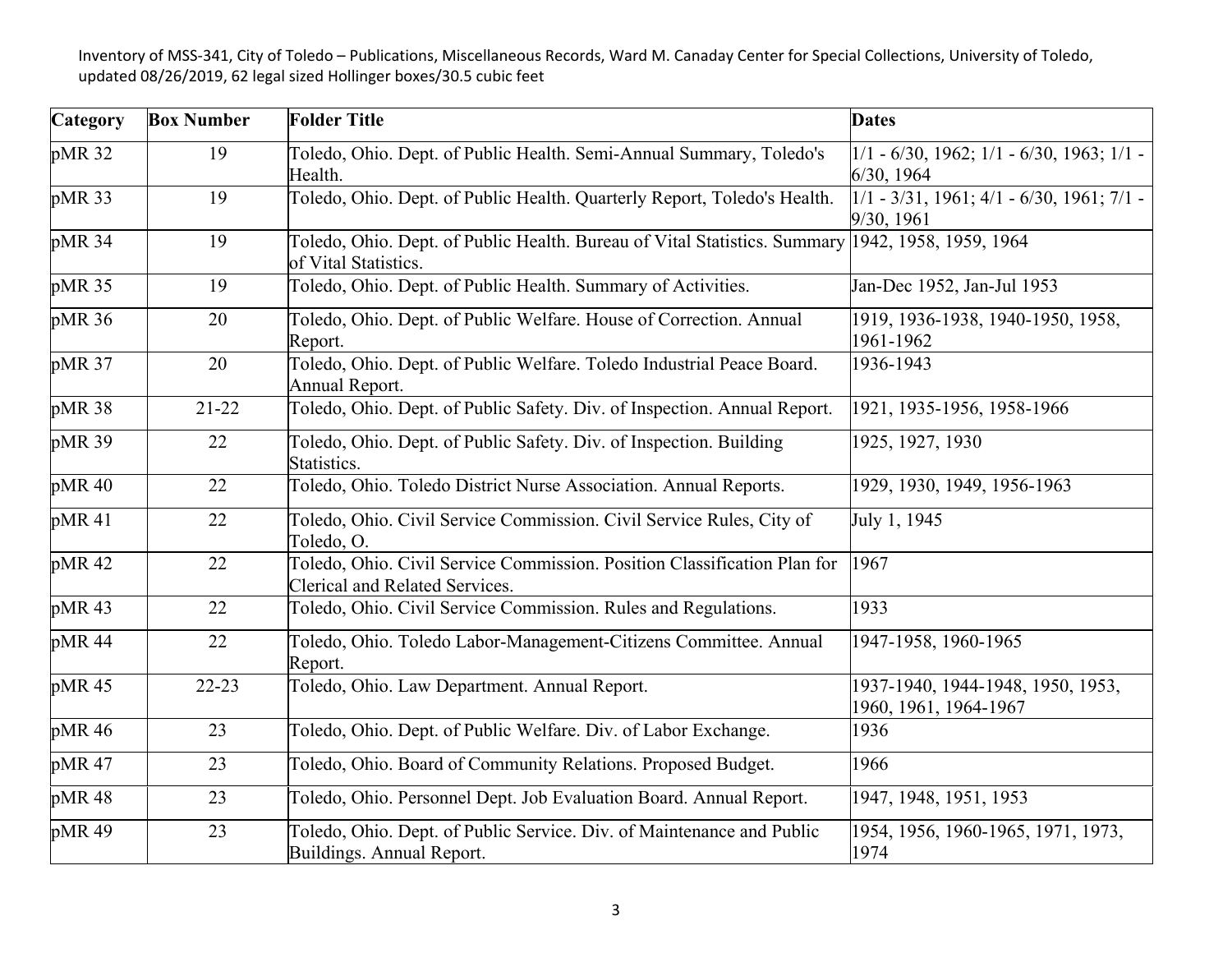| <b>Category</b> | <b>Box Number</b> | <b>Folder Title</b>                                                                                     | <b>Dates</b>                                                      |
|-----------------|-------------------|---------------------------------------------------------------------------------------------------------|-------------------------------------------------------------------|
| pMR 50          | 24                | Toledo, Ohio. Dept. of Public Service. Div. of Auditorium and Markets.<br>Annual Report.                | 1936-1939, 1961-1963                                              |
| pMR 51          | 24                | Toledo, Ohio. Mayor. Mayor's Budget.                                                                    | 1924-1926, 1934, 1935                                             |
| pMR 52          | 24                | Toledo, Ohio. Dept. of Public Health. Regulations of the Toledo District<br>Board of Health.            | 1946                                                              |
| pMR 53          | 24                | Toledo, Ohio. Toledo Model Cities Program. Annual Report.                                               | 1970-1972                                                         |
| pMR 54          | $24 - 25$         | Toledo, Ohio. Dept. of Public Service. Div. of Motor Equipment. Annual<br>Report.                       | 1941, 1947, 1951-1965, 1967                                       |
| pMR 55          | 25                | Toledo, Ohio. Dept. of Public Service. Div. of Motor Equipment.<br>Inventory, Shop Equipment and Tools. | 1967                                                              |
| pMR 56          | 26                | Toledo, Ohio. Dept. of Public Service. Div. of Motor Equipment. Synopsis 1960<br>of Annual Report.      |                                                                   |
| pMR 57          | 26                | Toledo, Ohio. Dept. of Public Health. District Board of Health of Toledo,<br>O.                         | 1954                                                              |
| pMR 58          | 26                | Toledo, Ohio. Dept. of Public Welfare. Div. of Parks. Annual Reports.                                   | 1927, 1930, 1936-194, 1945, 1946,<br>1960-1962                    |
| pMR 59          | 26                | Toledo, Ohio. Dept. of Public Welfare. Div. of Recreation. Monthly<br>Reports.                          | Mar-Aug 1931                                                      |
| pMR 59          | 26                | Toledo, Ohio. Dept. of Public Welfare. Div. of Recreation. Annual<br>Reports                            | 1935, 1961-1963, 1967                                             |
| pMR 60          | 26                | Toledo, Ohio. Dept. of Public Welfare. Div. of Recreation. Summer<br>Report.                            | May-Sep 1947, Apr-Sep 1948                                        |
| pMR 61          | 26                | Toledo, Ohio. Board of Park Commissioners. Report.                                                      | 1914                                                              |
| pMR 62          | 27                | Toledo, Ohio. Dept. of Public Welfare. Div. of Recreation. Toledo<br><b>Recreation Festival.</b>        | 1951-1953, 1956                                                   |
| pMR 63          | 27                | Toledo, Ohio. Toledo-Lucas County Plan Commissions. Annual Reports.                                     | 1946, 1957-1961, 1968-1970, 1972,<br>1994-1995                    |
| pMR 64          | 27-30             | Toledo, Ohio. Dept. of Public Safety. Div. of Police. Annual Report.                                    | 1921-1943, 1947, 1949, 1954, 1955-<br>1957, 1960-1967, 1971, 1972 |
| pMR 65          | 30                | Toledo, Ohio. Dept. of Public Safety. Div. of Police. Dark Light Report.                                | 1923, 1925                                                        |
| pMR 66          | $30 - 31$         | Toledo, Ohio. Dept. of Public Safety. Div. of Police. Annual Report of<br>Police Motor Equipment.       | 1924, 1926-1928, 1948, 1949                                       |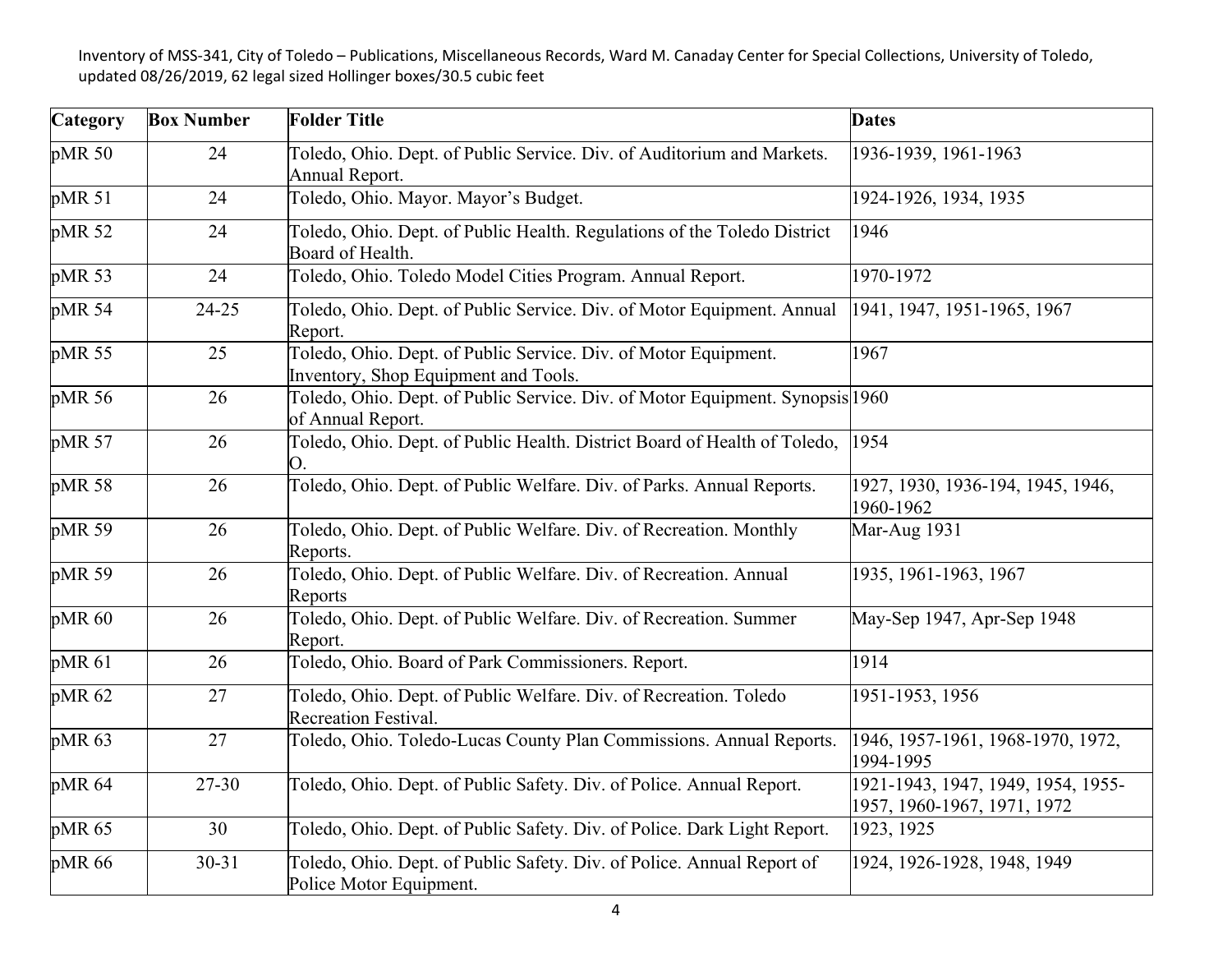| Category | <b>Box Number</b> | <b>Folder Title</b>                                                                                             | <b>Dates</b>                                               |
|----------|-------------------|-----------------------------------------------------------------------------------------------------------------|------------------------------------------------------------|
| pMR 67   | 31                | Toledo, Ohio. Dept. of Public Safety. Div. of Police. School Traffic<br>Safety.                                 | 1954-1957                                                  |
| pMR 68   | 31                | Toledo, Ohio. Dept. of Public Safety. Div. of Police. Traffic Bureau.<br>Annual Report.                         | 1928, 1930, 1933, 1937                                     |
| pMR 69   | 31                | Toledo, Ohio. Traffic Safety Commission Annual Report.                                                          | 1955, 1956                                                 |
| pMR 70   | 31                | Toledo, Ohio. Commission of Publicity and Efficiency. The Need and<br>Opportunity of the Day.                   | 1958                                                       |
| pMR 71   | 31                | Toledo, Ohio. Dept. of Public Safety. Div. of Police. Women's Bureau.<br>Annual Report.                         | 1930                                                       |
| pMR 72   | 31                | Toledo, Ohio. Dept. of Public Safety. Div. of Police. Annual Report of the 1939<br>Scientific Crime Laboratory. |                                                            |
| pMR 73   | 31                | Toledo, Ohio. Pollution Control Agency. Annual Reports.                                                         | 1946-1948, 1950, 1951, 1960-1963,<br>1965, 1968-1972, 1974 |
| pMR 74   | 32                | Toledo, Ohio. Toledo-Lucas County Port Authority. Annual Report.                                                | 1947-1953, 1957, 1958, 1961-1964,<br>1966-1978, 1990       |
| pMR 75   | 32                | Toledo, Ohio. Toledo-Lucas County Port Authority. Financial Statement.                                          | 1959                                                       |
| pMR 76   | 32                | Toledo, Ohio. Dept. of Public Service. Div. of Aviation. Annual Report.                                         | 1937-1939, 1942, 1943, 1957-<br>1959, 1961-1963            |
| pMR 77   | 32                | Toledo, Ohio. Dept. of Public Information and Industrial Promotion.<br>Annual Report.                           | 1964, 1965                                                 |
| pMR 78   | 32                | Toledo, Ohio. Commission of Publicity and Efficiency. Summary of<br>Downtown Street Lighting.                   | 1958                                                       |
| pMR 79   | 33                | Toledo, Ohio. Commission of Publicity and Efficiency. Annual Report.                                            | 1960-1963                                                  |
| pMR 80   | 33                | Toledo, Ohio. Board of Education. Annual Report.                                                                | 1882-1883, 1896, 1899, 1903, 1908-<br>1909, 1910-1911      |
| pMR 81   | 33                | Toledo, Ohio. Board of Education. Financial Report                                                              | 1956                                                       |
| pMR 82   | 33                | Toledo, Ohio. Superintendent of Public Schools. Annual Report.                                                  | 1861, 1952-1953, 1954                                      |
| pMR 83   | $33 - 34$         | Toledo, Ohio. Dept. of Finance. Div. of Purchases and Supplies. Annual<br>Report.                               | 1934, 1936, 1937, 1961, 1962, 1965,<br>1966                |
| pMR 84   | 34                | Toledo, Ohio. Dept. of Public Safety. Annual Report.                                                            | 1908-1910, 1938                                            |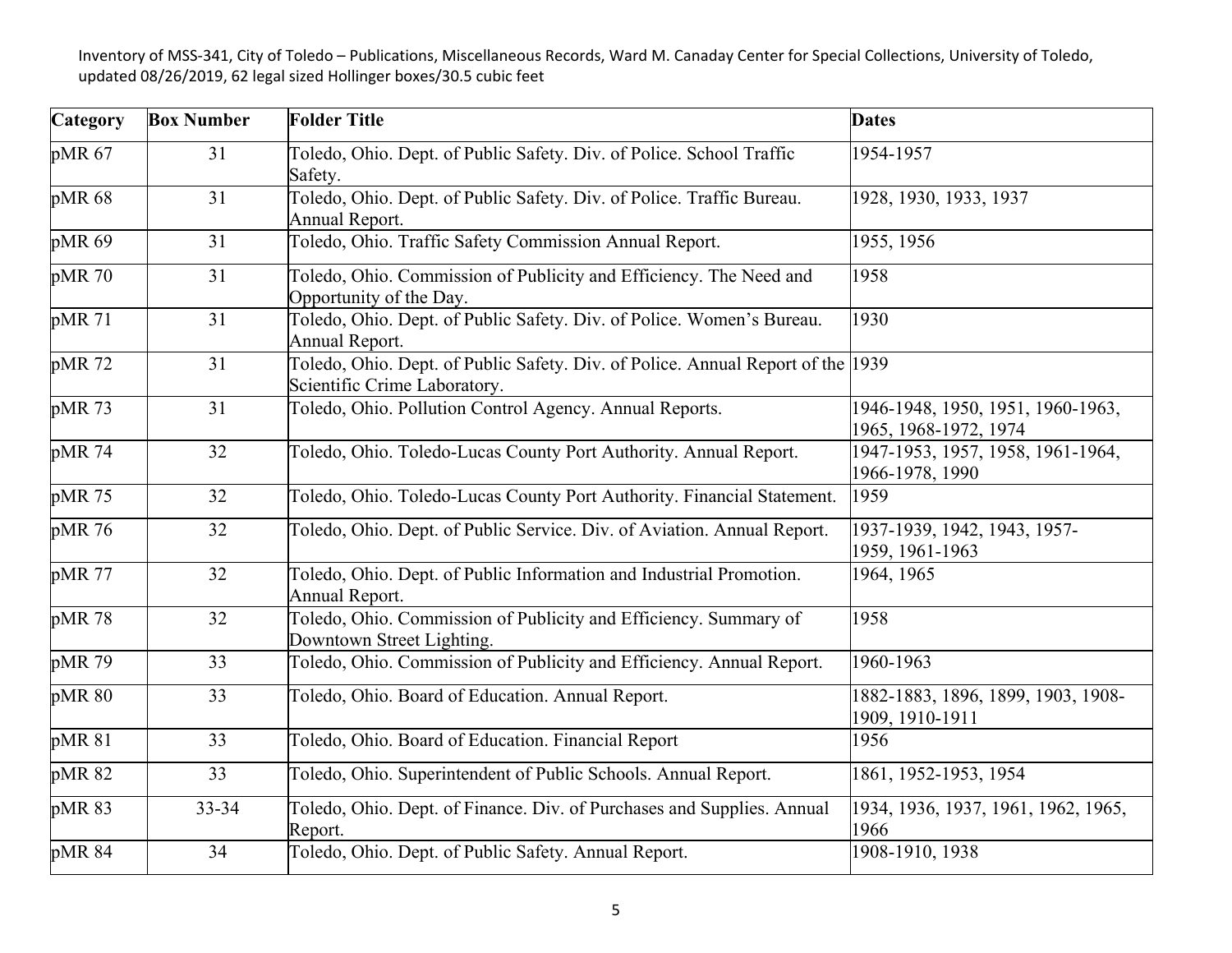| Category | <b>Box Number</b> | <b>Folder Title</b>                                                                                         | <b>Dates</b>                                                |
|----------|-------------------|-------------------------------------------------------------------------------------------------------------|-------------------------------------------------------------|
| pMR 85   | 34                | Toledo, Ohio. Safety Coordinator. Annual Report.                                                            | 1965                                                        |
| pMR 86   | 34                | Toledo, Ohio. Toledo Area Sanitary District. Annual Report.                                                 | 1947-1957, 1960, 1961                                       |
| pMR 87   | 34                | Toledo, Ohio. Board of Education. Statutes, Rules and Regulations<br>Constituting the School Law of Toledo. | 1866                                                        |
| pMR 88   | 34-36             | Toledo, Ohio. Dept. of Public Service. Div. of Sewage Disposal. Annual<br>Report.                           | 1936-1943, 1945-1965                                        |
| pMR 89   | 36-37             | Toledo, Ohio. Sinking Fund Commission. Annual Report.                                                       | 1907-1930, 1932-1978                                        |
| pMR 90   | 37                | Toledo, Ohio. Dept. of Public Service. Div. of Solid Waste. Annual<br>Report.                               | 1973                                                        |
| pMR 91   | 37-40             | Toledo, Ohio. Dept. of Public Service. Div. of Streets. Annual Report.                                      | 1925, 1926, 1928-1930, 1935-1947,<br>1949-1966, 1971        |
| pMR 92   | 40                | Toledo, Ohio. Dept. of Public Service. Div. of Streets, Bridges, and<br>Harbor. Annual Report.              | 1973, 1974                                                  |
| pMR 93   | 40                | Toledo, Ohio. Dept. of Public Service. Div. of Streets. Vacation-Leave<br>Yearly Report.                    | 1951                                                        |
| pMR 94   | 40                | Toledo, Ohio. Dept. of Public Service. Div. of Streets. Sick-Leave Yearly<br>Report.                        | 1951                                                        |
| pMR 95   | 40                | Toledo, Ohio. Toledo Terminal Railroad Company. Annual Report.                                              | 1934-1936, 1938, 1939, 1941-1948,<br>1950, 1952, 1953, 1955 |
| pMR 96   | 41                | Toledo, Ohio. Dept. of Finance. Div. of Taxation. Annual Report.                                            | 1965, 1966                                                  |
| pMR 97   | 41                | Toledo, Ohio. Dept. of Public Safety. Div. of Traffic Engineering. Annual<br>Reports.                       | 1955-1965                                                   |
| pMR 98   | $41 - 43$         | Toledo, Ohio. Dept. of Finance. Div. of Treasury. Annual Reports.                                           | 1936, 1937, 1939, 1941-1971, 1973                           |
| pMR 99   | 43                | Toledo, Ohio. Dept. of Finance. Div. of Treasury. Progress Report.                                          | Aug 1964                                                    |
| pMR 100  | 43                | Toledo, Ohio. Dept. of Finance. Div. of Treasury. Annual Report,<br><b>Treasury Investment Accounts.</b>    | 1960, 1961                                                  |
| pMR 101  | 43-44             | Toledo, Ohio. Urban Renewal Agency. Annual Report.                                                          | 1960-1970                                                   |
| pMR 102  | 44-46             | Toledo, Ohio. Dept. of Public Utilities. Div. of Water. Annual Reports.                                     | 1915-1921, 1936-1941, 1943, 1944,<br>1947, 1949-1965        |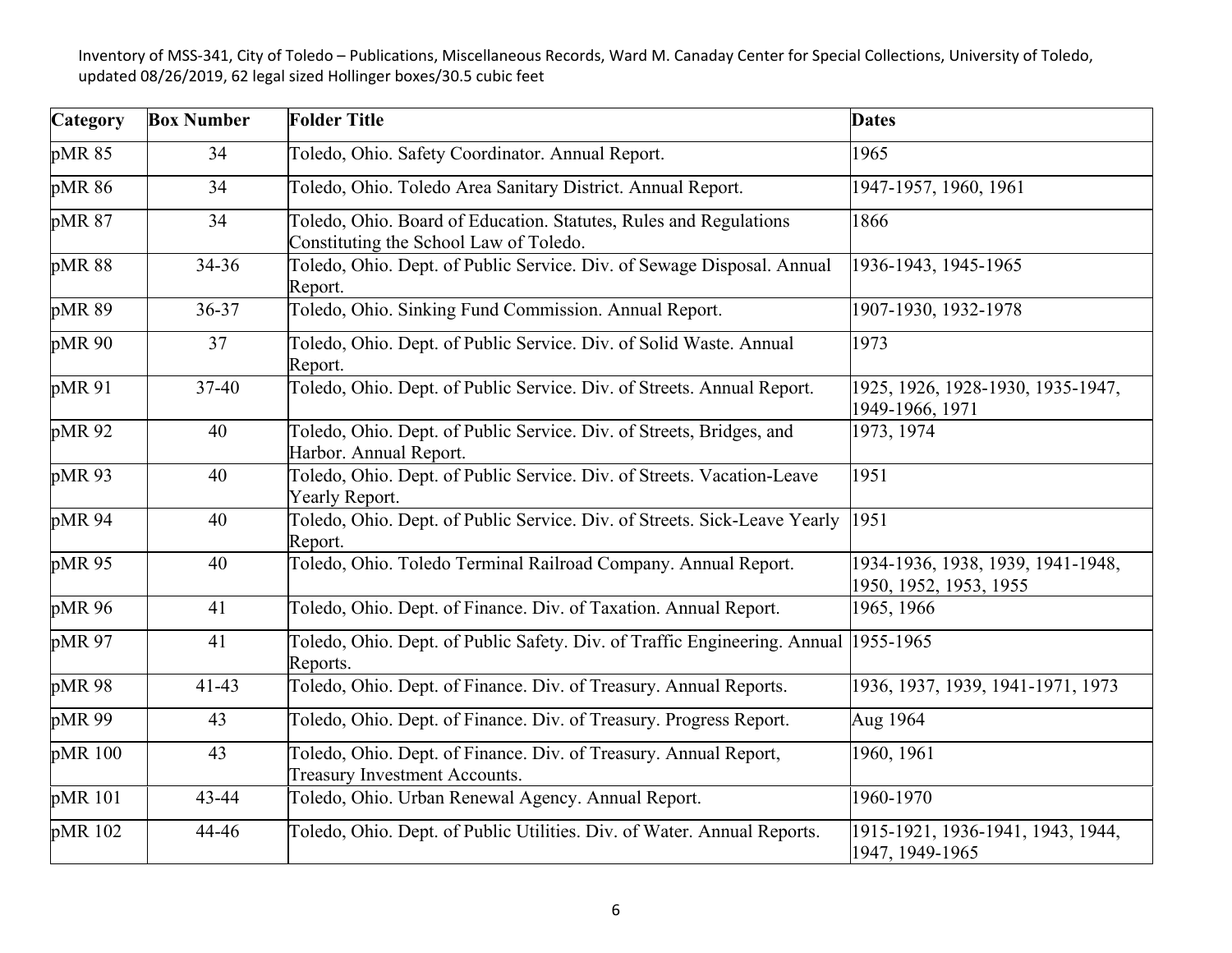| Category | <b>Box Number</b> | <b>Folder Title</b>                                                                                              | <b>Dates</b>                                                                                                       |
|----------|-------------------|------------------------------------------------------------------------------------------------------------------|--------------------------------------------------------------------------------------------------------------------|
| pMR 103  | 46                | Toledo, Ohio. Dept. of Public Utilities. Div. of Water. Biennial Report.                                         | 1947-1948                                                                                                          |
| pMR 104  | 46                | Toledo, Ohio. Dept. of Public Welfare. Div. of Poor Relief. Annual<br>Reports.                                   | 1937-1940, 1942-1952, 1954,                                                                                        |
| pMR 104  | 46-47             | Toledo, Ohio. Dept. of Public Welfare. Div. of Poor Relief. Monthly<br>Reports.                                  | Aug 1939, Aug 1941-Dec 1941, Jan<br>1942-May 1942, Jul 1942, Sep 1942-<br>Dec 1942, Feb 1943-Dec 1943, Oct<br>1945 |
| pMR 105  | 47                | Toledo, Ohio. Dept. of Public Welfare. Div. of Poor Relief. Monthly<br>Relief Budget and Procedure Outline.      | Apr 1938                                                                                                           |
| pMR 106  | 48                | Toledo, Ohio. Dept. of Public Safety. Div. of Fire. Home Fire Prevention<br>Program.                             | 1956                                                                                                               |
| pMR 107  | 48                | Toledo, Ohio. Toledo Citizens' Committee City Income Tax, Three Year<br>Report.                                  | 1946-1948                                                                                                          |
| pMR 108  | 48                | Toledo, Ohio. Toledo Zoological Society. Annual Report.                                                          | 1936, 1943, 1961, 1962, 1963                                                                                       |
| pMR 109  | 48                | Toledo, Ohio. Dept. of Public Utilities Div. of Water. Broadway Pumping<br>Station. Annual Report.               | 1935, 1937                                                                                                         |
| pMR 110  | 48                | Toledo, Ohio. Dept. of Public Utilities. Div. of Water. Collins Park High<br>Service. Annual Report.             | 1942                                                                                                               |
| pMR 111  | 48                | Toledo, Ohio. Toledo Zoological Society. Building and Grounds<br>Committee. Report.                              | 1950                                                                                                               |
| pMR 112  | 48                | Toledo, Ohio. City Manager. Data Processing Bureau. Annual Report.                                               | 1965-1967                                                                                                          |
| pMR 113  | 48                | Toledo, Ohio. City Manager. Toledo's First Two Years of Council-<br>Manager Government.                          | 1936-1937                                                                                                          |
| pMR 114  | 48                | Toledo, Ohio. Dept. of Public Health. Report of Commissioner of Health.                                          | 1929                                                                                                               |
| pMR 115  | 48                | Toledo, Ohio. Urban Renewal Agency. Negro Employment in the Urban<br>Renewal Agency.                             | Feb 24, 1967                                                                                                       |
| pMR 116  | 48                | Toledo, Ohio. Commission of Publicity and Efficiency. The Character of a 1948<br>City; or, the Ascent of Toledo. |                                                                                                                    |
| pMR 117  | 48                | Toledo, Ohio. City Council. Revision of Building Code Fees.                                                      | Mar 28, 1949                                                                                                       |
| pMR 118  | 48                | Toledo, Ohio. Toledo Boxing Commission. Boxing Rules and<br>Regulations.                                         | Mar 1951                                                                                                           |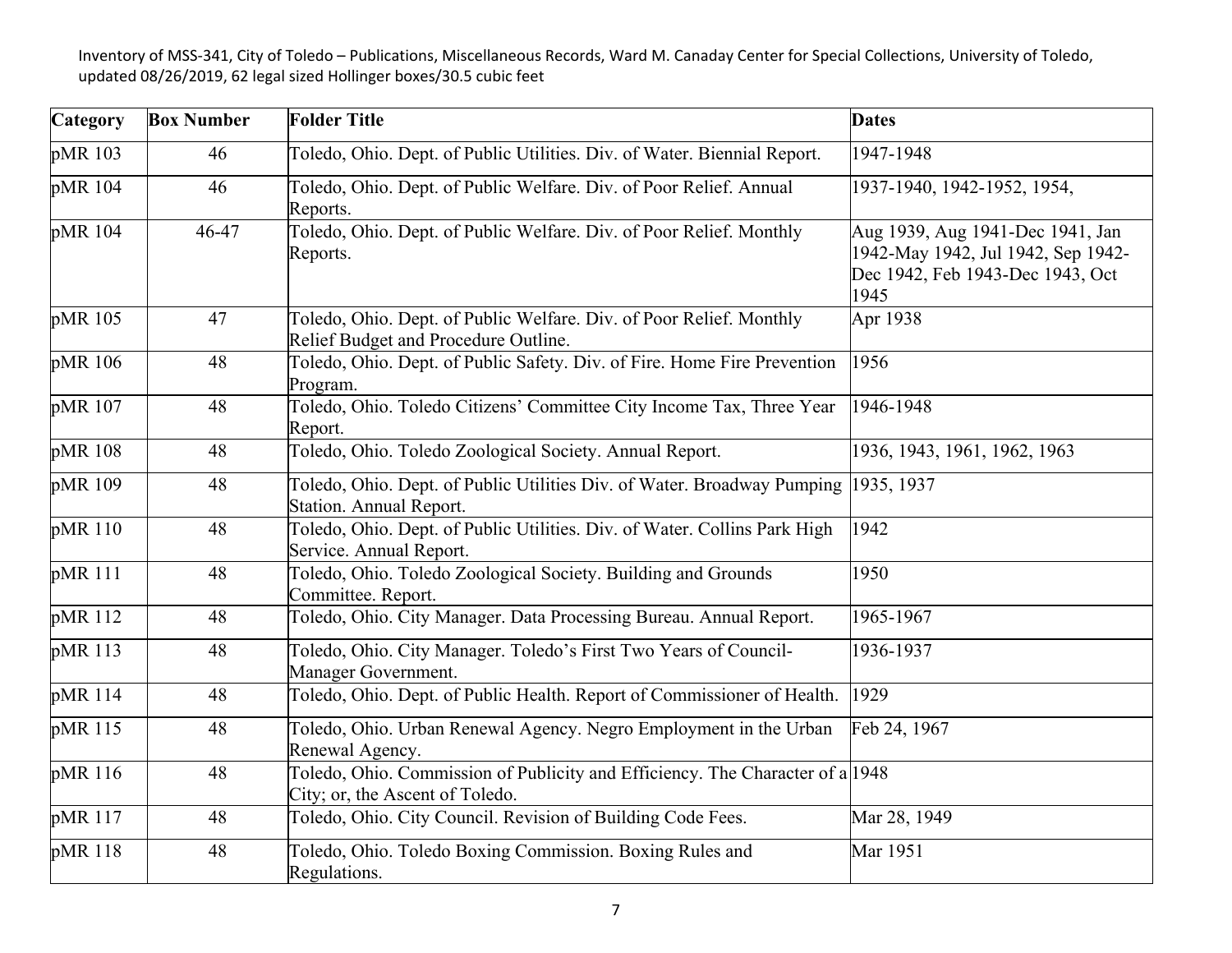| Category | <b>Box Number</b> | <b>Folder Title</b>                                                                                                                  | <b>Dates</b>    |
|----------|-------------------|--------------------------------------------------------------------------------------------------------------------------------------|-----------------|
| pMR 119  | 48                | Toledo, Ohio. City Council. Building Code, Enacted by the Council of the Dec 1945<br>City of Toledo, Ohio.                           |                 |
| pMR 120  | 48                | Toledo, Ohio. Dept. of Finance. No Work, No Pay, No Tax. By Ronald T. 1950<br>Anderson.                                              |                 |
| pMR 121  | 48                | Toledo, Ohio. Dept. of Finance. Classification of Accounts, City of<br>Toledo.                                                       | 1933            |
| pMR 122  | 48                | Toledo, Ohio. City Auditor. Statement of City Employees by Department<br>for Period June 1, 1954 to March 1, 1955.                   | 1954, 1955      |
| pMR 123  | 48                | Toledo, Ohio. Dept. of Public Service. Div. of Engineering. House and<br>Street Numbers Within City Limits.                          | <b>May 1956</b> |
| pMR 124  | 48                | Toledo, Ohio. Dept. of Public Service. Div. of Engineering. Cost Reports<br>on Electricity and Street Lighting.                      | 1939            |
| pMR 125  | 48                | Toledo, Ohio. Dept. of Public Service. Div. of Engineering. Survey of<br>Existing Railroad Crossings. Manhattan Blvd.                | n.d.            |
| pMR 126  | 48                | Toledo, Ohio. Dept. of Public Service. Div. of Engineering. Survey of<br>Existing Railroad Crossings  Central Ave. near Bellevue Rd. | n.d.            |
| pMR 127  | 48                | Toledo, Ohio. Dept. of Public Service. Div. of Engineering. Survey of<br>Existing Railroad Crossings  Sylvania Ave.                  | n.d.            |
| pMR 128  | 48                | Toledo, Ohio. Dept. of Public Service. Div. of Engineering. Survey of<br>Existing Railroad Crossings  Monroe St. near Bellevue Rd.   | 1954            |
| pMR 129  | 48                | Toledo, Ohio. Dept. of Public Service. Div. of Engineering. Survey of<br>Existing Railroad Crossings  Oakwood Ave. near Clinton St.  | n.d.            |
| pMR 130  | 48                | Toledo, Ohio. Dept. of Public Service. Div. of Engineering. Survey of<br>Existing Railroad Crossings  Hathaway St.                   | n.d.            |
| pMR 131  | 49                | Toledo, Ohio. Dept. of Public Service. Div. of Engineering. Survey of<br>Existing Railroad Crossings  Toledo, Ohio.                  | 1954            |
| pMR 132  | 49                | Toledo, Ohio. Dept. of Public Service. Div. of Engineering. Survey of<br>Existing Railroad Crossings  Phillips Ave.                  | n.d.            |
| pMR 133  | 49                | Toledo, Ohio. Dept. of Public Service. Div. of Engineering. 1938 Street<br>Lighting Survey.                                          | Sep 1938        |
| pMR 134  | 49                | Toledo, Ohio. Dept. of Public Service. Div. of Engineering. Engineering<br>Report on Grade Separation.                               | Sep 1950        |
| pMR 135  | 49                | Toledo, Ohio. Dept. of Public Safety. Div. of Fire. Rules and Regulations<br>Governing the Div. of Fire.                             | 1940, 1959      |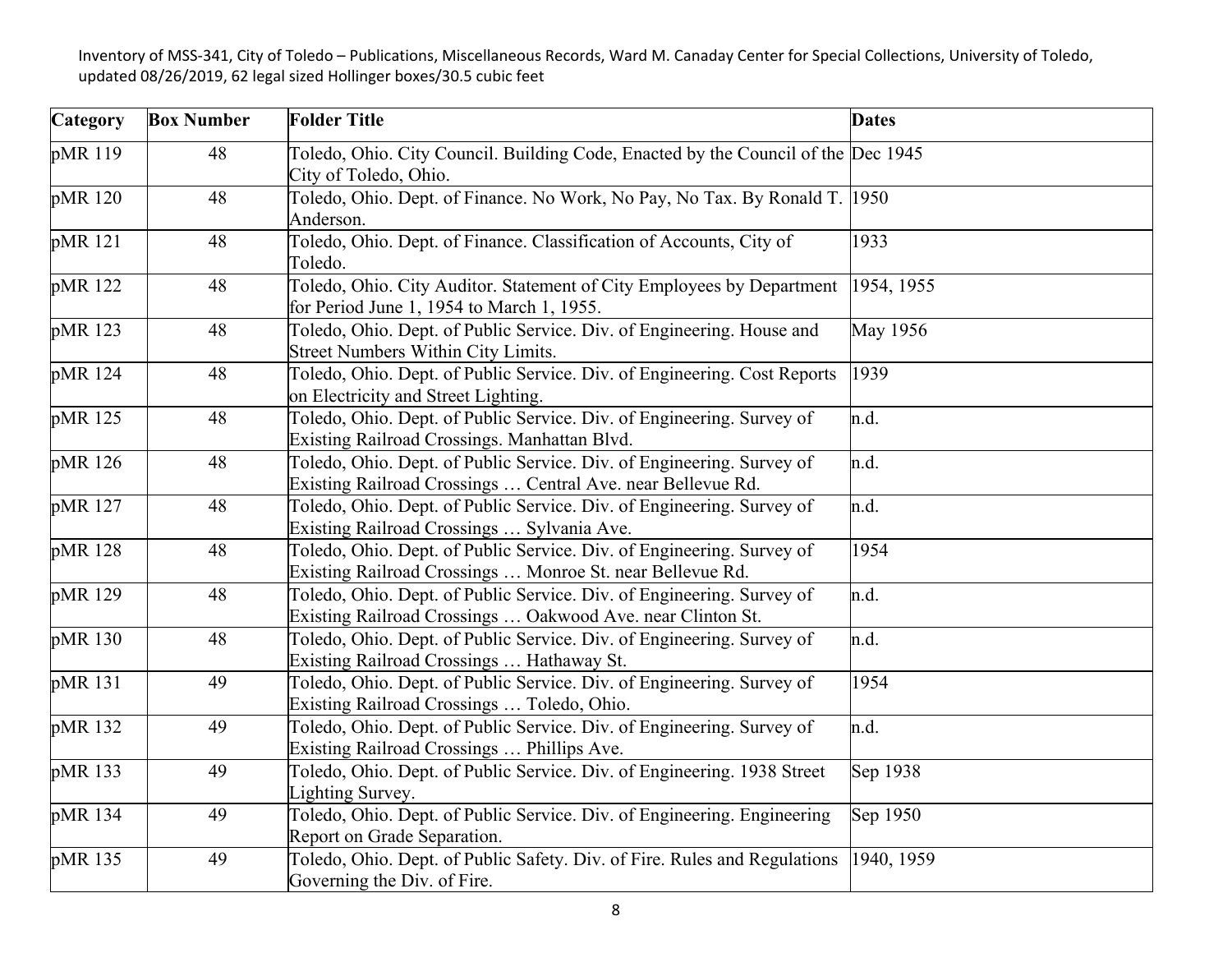| Category | <b>Box Number</b> | <b>Folder Title</b>                                                                                                                                                  | <b>Dates</b>            |
|----------|-------------------|----------------------------------------------------------------------------------------------------------------------------------------------------------------------|-------------------------|
| pMR 136  | 49                | Toledo, Ohio. Comm. Of Publicity and Efficiency. Fire Prevention<br>Ordinance. City of Toledo, Ohio.                                                                 | 1945                    |
| pMR 137  | 49                | Toledo, Ohio. Dept. of Public Safety. Div. of Fire. Underground Storage,<br>Gasoline, Fuel Oil.                                                                      | 1952                    |
| pMR 138  | 49                | Toledo, Ohio. Dept. of Public Safety. Div. of Fire. Outside City Fire<br>Protection.                                                                                 | 1957                    |
| pMR 139  | 49                | Toledo, Ohio. Dept. of Public Safety. Out of City Fire Service.                                                                                                      | n.d.                    |
| pMR 140  | 49                | Toledo, Ohio. Dept. of Public Safety. Div. of Fire. Writing Examination<br>Papers.                                                                                   | 1932                    |
| pMR 141  | 49                | Toledo, Ohio. Dept. of Public Health. Report on Survey of the Public<br>Health Service of Toledo, Ohio.                                                              | 1936                    |
| pMR 142  | 49                | Toledo, Ohio. Dept. of Finance. Div. of Treasury. Brief Resume on<br>Contagious Disease Hospital.                                                                    | 1954                    |
| pMR 143  | 49                | Toledo, Ohio. Law Dept. Before the Securities and Exchange<br>Commission, Washington, D.C., In the Matter of Columbia Gas & Electric<br>Corporation                  | 1939                    |
| pMR 144  | 49                | Toledo, Ohio. City Manager. Letter to Citizens Gas Committee.                                                                                                        | 1940                    |
| pMR 145  | 49                | Toledo, Ohio. Law Dept. In the U.S. Circuit Court of Appeals, the City of 1939<br>Toledo, Ohio, Appellant vs The Northwestern Ohio Natural Gas<br>Company, Appellee. |                         |
| pMR 146  | 49                | Toledo, Ohio. Comm. Of Publicity and Efficiency. Rules of Council, City<br>of Toledo.                                                                                | 1942, 1948, 1953, 1954, |
| pMR 147  | 49                | Toledo, Ohio. Dept. of Public Safety. Firemen's Pension Fund. Rules and<br>Regulations.                                                                              | 1930                    |
| pMR 148  | 49                | Toledo, Ohio. Law Dept. A Memorandum of the Toledo Gas Rate<br>Situation.                                                                                            | 1939                    |
| pMR 149  | 49                | Toledo, Ohio. Law Dept. Request by Ohio Fuel Gas Company for<br>Statement of the Position of the City.                                                               | 1948                    |
| pMR 150  | 49                | Toledo, Ohio. Dept. of Public Service. Div. of Harbor and Bridges. Report n.d.<br>on Maintenance and Repair.                                                         |                         |
| pMR 151  | 49                | Toledo, Ohio. Board of Education. Your Toledo Government.                                                                                                            | 1963                    |
| pMR 152  | 49                | Toledo, Ohio. Dept. of Finance. Taxation Rates.                                                                                                                      | 1947                    |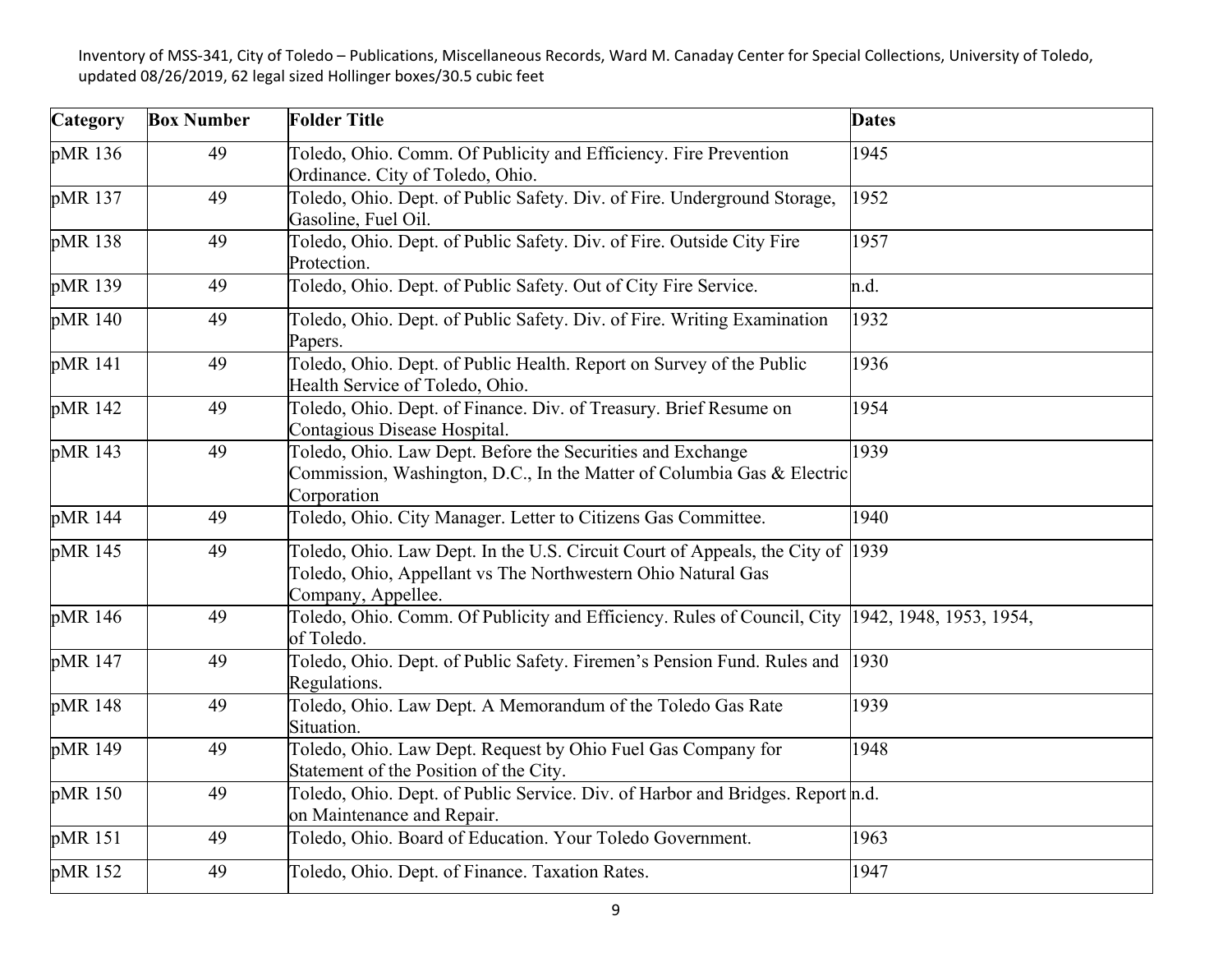| Category | <b>Box Number</b> | <b>Folder Title</b>                                                                                              | <b>Dates</b> |
|----------|-------------------|------------------------------------------------------------------------------------------------------------------|--------------|
| pMR 153  | 50                | Toledo, Ohio. Toledo Labor-Management Citizens Committee. The<br>Toledo Plan for Industrial Peace.               | n.d.         |
| pMR 154  | 50                | Toledo, Ohio. Commission of Publicity and Efficiency. Toledo Pioneers<br>for Peace, Industrial Relations.        | 1946         |
| pMR 155  | 50                | Toledo, Ohio. Dept. of Public Safety. Div. of Inspection. Inside Electrical<br>Inspection.                       | 1938         |
| pMR 156  | 50                | Toledo, Ohio. Toledo-Lucas County Plan Commissions. Regional<br>Population Distribution for the Toledo Regional. | 1966         |
| pMR 157  | 50                | Toledo, Ohio. Toledo-Lucas County Plan Commissions. How Much<br>Commercial Zoning?                               | 1950         |
| pMR 158  | 50                | Toledo, Ohio. Toledo-Lucas County Plan Commissions. Expressways,<br>Modified Expressways, Major Streets.         | Jun 1950     |
| pMR 159  | 50                | Toledo, Ohio. Dept. of Public Safety. Div. of Inspection. 1925 National<br>Electrical Code, with Special         | 1926         |
| pMR 160  | 50                | Toledo, Ohio. Toledo City Plan Commission. Street Index to Census<br>Tracts.                                     | Jun 1942     |
| pMR 161  | 50                | Toledo, Ohio. Toledo-Lucas County Plan Commissions. Goals for the<br>Region, Challenge and Response.             | Nov 1965     |
| pMR 162  | 50                | Toledo, Ohio. Toledo-Lucas County Plan Commissions. Interstate<br>Highway System, Analysis and Recommendations.  | 1946         |
| pMR 163  | 50                | Toledo, Ohio. Toledo-Lucas County Plan Commissions. Pattern for<br>Parking.                                      | Jul 1950     |
| pMR 164  | 50                | Toledo, Ohio. Toledo-Lucas County Plan Commissions. Toledo's Future<br>in the Making.                            | Feb 1949     |
| pMR 165  | 50                | Toledo, Ohio. Toledo-Lucas County Plan Commissions. Parking Survey.                                              | Sep 1948     |
| pMR 166  | 50                | Toledo, Ohio. Toledo-Lucas County Plan Commissions. Off-Street<br>Parking Study.                                 | Jan 1958     |
| pMR 167  | 50                | Toledo, Ohio. Toledo-Lucas County Plan Commissions. Downtown<br>Study, Part 1 - Introduction.                    | n.d.         |
| pMR 168  | 50                | Toledo, Ohio. Toledo-Lucas County Plan Commissions. Downtown<br>Study, Part 2 - Land Use.                        | n.d.         |
| pMR 169  | 50                | Toledo, Ohio. Toledo-Lucas County Plan Commissions. Downtown<br>Study, Part 3 – Circulation.                     | May 1959     |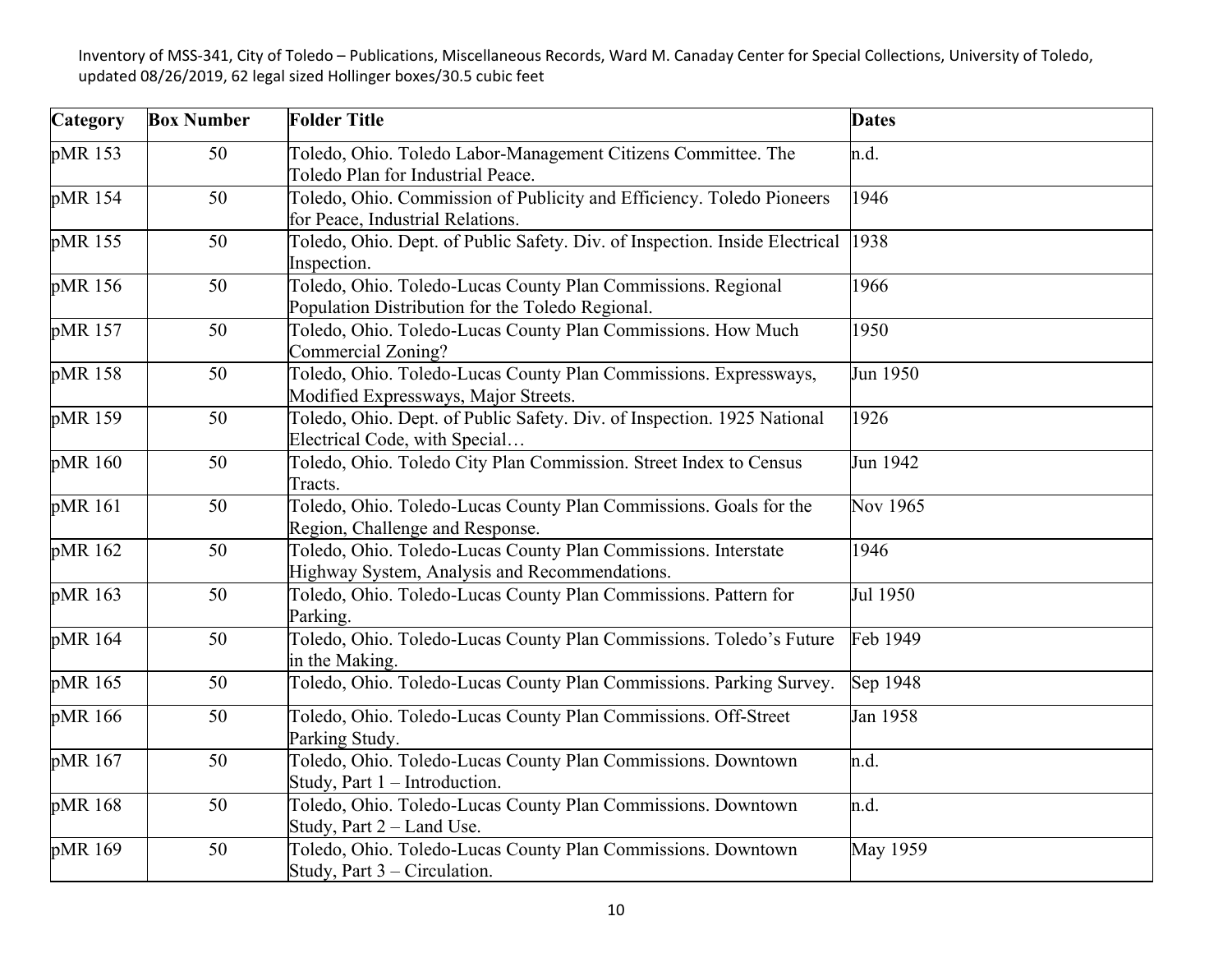| Category | <b>Box Number</b> | <b>Folder Title</b>                                                                                             | <b>Dates</b> |
|----------|-------------------|-----------------------------------------------------------------------------------------------------------------|--------------|
| pMR 170  | 50                | Toledo, Ohio. Toledo-Lucas County Plan Commissions. Downtown<br>Study, Part 4 – Plan for Tomorrow.              | n.d.         |
| pMR 171  | 50                | Toledo, Ohio. Toledo-Lucas County Plan Commissions. Libraries.                                                  | 1958         |
| pMR 172  | 50                | Toledo, Ohio. Toledo-Lucas County Plan Commissions. Impact of the<br>Expressways.                               | Jul 1961     |
| pMR 173  | 50                | Toledo, Ohio. Toledo-Lucas County Plan Commissions. Storm Water<br>Drainage Analysis.                           | Dec 1950     |
| pMR 174  | 50                | Toledo, Ohio. Toledo-Lucas County Plan Commissions. Analysis of the<br>1950 School Building Program Proposed by | 1950         |
| pMR 175  | 50                | Toledo, Ohio. Toledo-Lucas County Plan Commissions. Data Book.                                                  | Jul 1958     |
| pMR 176  | 50                | Toledo, Ohio. Toledo-Lucas County Plan Commissions. Progress in 1950. Jan 1951                                  |              |
| pMR 177  | 50                | Toledo, Ohio. Toledo-Lucas County Plan Commissions. Neighborhoods<br>Planned for Good Living.                   | 1946         |
| pMR 178  | 51                | Toledo, Ohio. Toledo-Lucas County Plan Commissions. Toledo Housing<br>Market Analysis.                          | Apr 1950     |
| pMR 179  | 51                | Toledo, Ohio. Toledo-Lucas County Plan Commissions. Neighborhood<br>Plan Highlights.                            | Jan 1951     |
| pMR 180  | 51                | Toledo, Ohio. Toledo-Lucas County Plan Commissions. Opportunity to<br>Buy Vacant Land at Neighborhood Centers.  | 1951         |
| pMR 181  | 51                | Toledo, Ohio. Toledo City Plan Commission. City of Toledo Showing<br>Census Tracts and District Boundaries.     | 1949         |
| pMR 182  | 51                | Toledo, Ohio. City Manager. Semi-Annual Progress Report.                                                        | Jan-Jun 1949 |
| pMR 183  | 51                | Toledo, Ohio. Toledo-Lucas County Plan Commissions. Population<br>Tends, Southwestern Lucas County.             | 1958         |
| pMR 184  | 51                | Toledo, Ohio. Toledo-Lucas County Plan Commissions. Census Tract, 38. 1961                                      |              |
| pMR 185  | 51                | Toledo, Ohio. Toledo-Lucas County Plan Commissions. Census Tracts<br>1960 Toledo Area.                          | Apr 1961     |
| pMR 186  | 51                | Toledo, Ohio. Toledo-Lucas County Plan Commissions. Population<br>Report.                                       | 1957         |
| pMR 187  | 51                | Toledo, Ohio. Toledo-Lucas County Plan Commissions. Data and Trends<br>of Toledo and County.                    | n.d.         |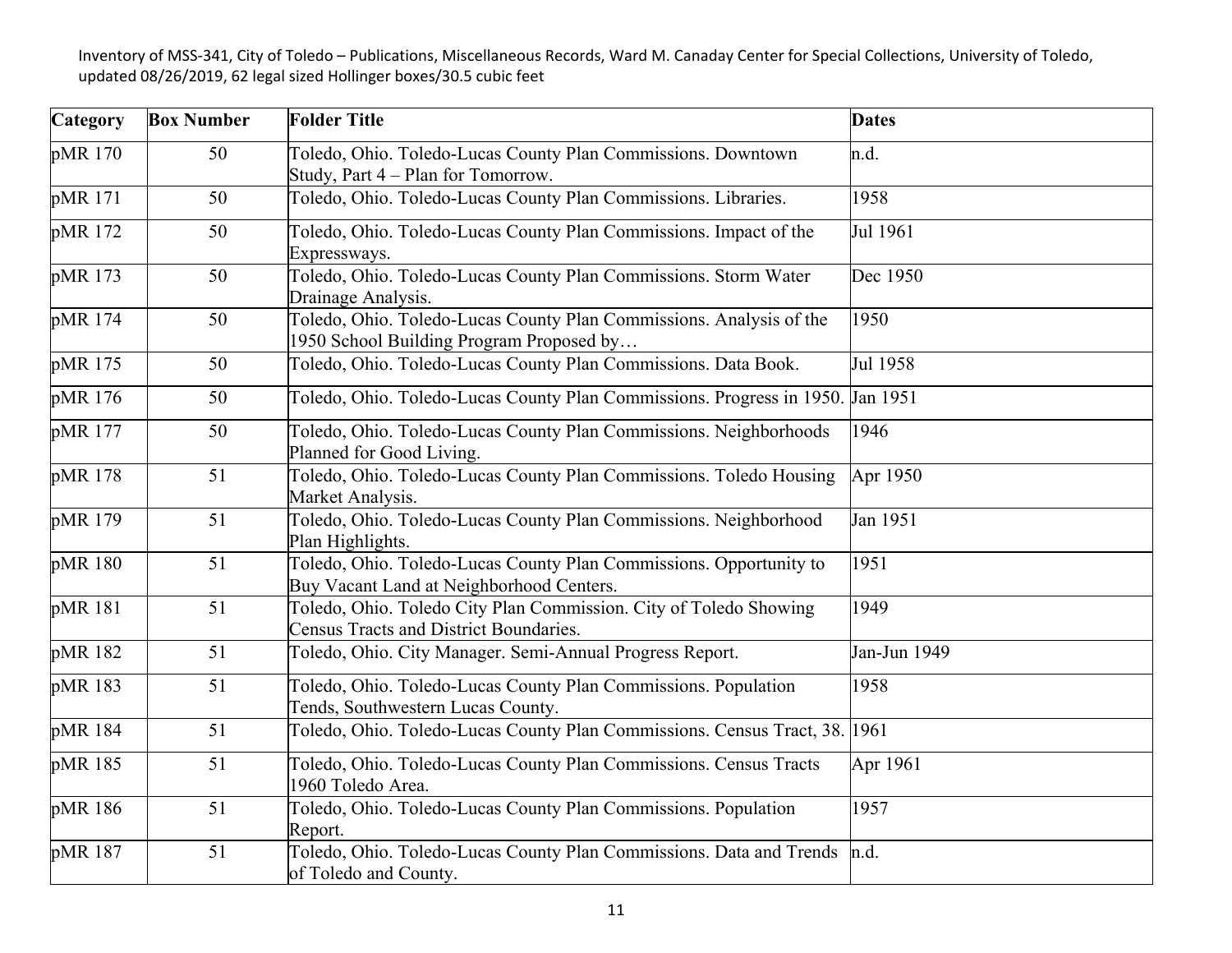| Category | <b>Box Number</b> | <b>Folder Title</b>                                                                                               | <b>Dates</b> |
|----------|-------------------|-------------------------------------------------------------------------------------------------------------------|--------------|
| pMR 188  | 51                | Toledo, Ohio. Toledo-Lucas County Plan Commissions. The Aging<br>Population - Housing Considerations.             | 1970         |
| pMR 189  | 51                | Toledo, Ohio. Toledo-Lucas County Plan Commissions. Population Data<br>and Forecasts to 1970                      | 1967         |
| pMR 190  | 51                | Toledo, Ohio. City Manager. Annexation Cost Study - Oregon Township.                                              | 1957         |
| pMR 191  | 51                | Toledo, Ohio. City Manager. Annexation Cost Study - Adams Township.                                               | 1957         |
| pMR 192  | 51                | Toledo, Ohio. Toledo Labor-Management Citizens Committee. Anyone<br>May Dial.                                     | 1965         |
| pMR 193  | 51                | Toledo, Ohio. Toledo Labor-Management Citizens Committee. Toledo's<br>Plan for Labor Peace, by Jerome Gross.      | 1948         |
| pMR 194  | 51                | Toledo, Ohio. City Manager. Comments on a Report of Motor Equipment<br>Operations by the Commission               | 1940         |
| pMR 195  | 51                | Toledo, Ohio. City Manager. Ross Township Annexation Cost Study.                                                  | 1958         |
| pMR 196  | 51                | Toledo, Ohio. City Manager. Refuse Study Report.                                                                  | Dec 1957     |
| pMR 197  | 51                | Toledo, Ohio. City Manager. Analysis of City Financial Problems.                                                  | 1957         |
| pMR 198  | 51                | Toledo, Ohio. Dept. of Public Safety. Div. of Inspection. Manual of<br>Procedure.                                 | Apr 1964     |
| pMR 199  | 51                | Toledo, Ohio. Commission of Publicity and Efficiency. Dethroning King<br>Winter.                                  | 1949         |
| pMR 200  | 51                | Toledo, Ohio. Toledo Labor-Management Citizens Committee. Analysis<br>of Totals of LMC Questionnaire Tally Sheet. | 1949         |
| pMR 201  | 51                | Toledo, Ohio. City Manager. Let's Join Forces, Toledo and Townships.                                              | 1958         |
| pMR 202  | 51                | Toledo, Ohio. Dept. of Public HealthA Capital of Progress Opens Its<br>Million Dollar Health Center.              | 1954         |
| pMR 203  | 51                | Toledo, Ohio. Toledo-Lucas County Plan Commissions. Work Outline for 1962<br>Preparation of Toledo Regional       |              |
| pMR 204  | 51                | Toledo, Ohio. Toledo-Lucas County Plan Commissions. Trends:<br>Population Per Housing Unit by Tract.              | Apr 1963     |
| pMR 205  | 51                | Toledo, Ohio. Toledo-Lucas County Plan Commissions. Population of<br>Lucas County 1950-1960.                      | Apr 1963     |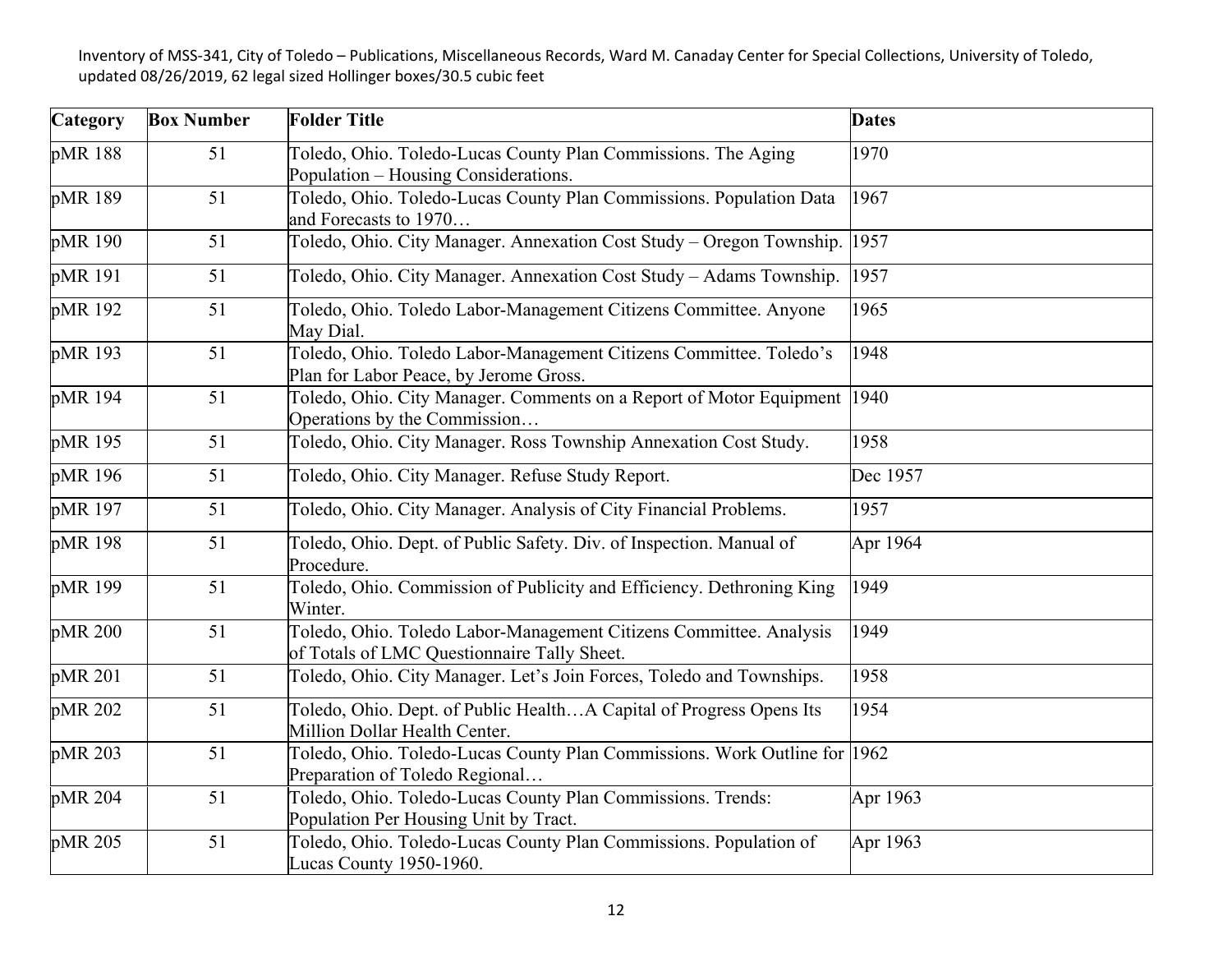| Category | <b>Box Number</b> | <b>Folder Title</b>                                                                                             | <b>Dates</b>    |
|----------|-------------------|-----------------------------------------------------------------------------------------------------------------|-----------------|
| pMR 206  | 51                | Toledo, Ohio. Toledo-Lucas County Plan Commissions. Population by<br>Tract, 1950-1960.                          | Apr 1963        |
| pMR 207  | 51                | Toledo, Ohio. Toledo-Lucas County Plan Commissions. Population by<br>Tract, 1950-1960. City of Toledo.          | Apr 1963        |
| pMR 208  | 51                | Toledo, Ohio. Toledo-Lucas County Plan Commissions. 1960 Housing<br>Data.                                       | Apr 1963        |
| pMR 209  | 51                | Toledo, Ohio. Toledo-Lucas County Plan Commissions. Condition of<br>Housing – 1960, Per Cent of Sound Housing.  | 1961            |
| pMR 210  | 51                | Toledo, Ohio. Toledo-Lucas County Plan Commissions. Distribution of<br>Population by Broad Age Groupings, 1960. | 1963            |
| pMR 211  | 51                | Toledo, Ohio. Toledo-Lucas County Plan Commissions. Population<br>Density by Tract, 1960.                       | Apr 1963        |
| pMR 212  | 52                | Toledo, Ohio. Commission of Publicity and Efficiency. Toledo Area<br>Industrial Committee.                      | 1959            |
| pMR 213  | 52                | Toledo, Ohio. Toledo City Plan Commission. Proceedings of the City Plan Apr 16, 1937-Jan 4, 1940<br>Commission. |                 |
| pMR 214  | 52                | Toledo, Ohio. Toledo City Plan Commission. Zoning Code of the City of Oct 1944<br>Toledo, Ohio.                 |                 |
| pMR 215  | 52                | Toledo, Ohio. Toledo-Lucas County Plan Commissions. What About Our Dec 1944<br>Future?                          |                 |
| pMR 216  | 52                | Toledo, Ohio. Toledo-Lucas County Plan Commissions. Planning for<br>Downtown.                                   | May 21, 1958    |
| pMR 217  | 52                | Toledo, Ohio. Toledo-Lucas County Plan Commissions. Tentative Major<br>Street Plan.                             | Jun 1945        |
| pMR 218  | 52                | Toledo, Ohio. Toledo-Lucas County Plan Commissions. Subdivision<br>Rules and Regulations for City of Toledo.    | 1965            |
| pMR 219  | 52                | Toledo, Ohio. Toledo-Lucas County Plan Commissions. Major<br>Thoroughfares.                                     | <b>May 1949</b> |
| pMR 220  | 52                | Toledo, Ohio. Toledo-Lucas County Plan Commissions. Charter<br>Revision.                                        | Feb 1950        |
| pMR 221  | 52                | Toledo, Ohio. Toledo-Lucas County Plan Commissions. Industrial Land<br>Survey for the Toledo Urban Area         | Mar 1954        |
| pMR 222  | 52                | Toledo, Ohio. Toledo-Lucas County Plan Commissions. Location of<br>Industrial Employment, Changes from          | 1958            |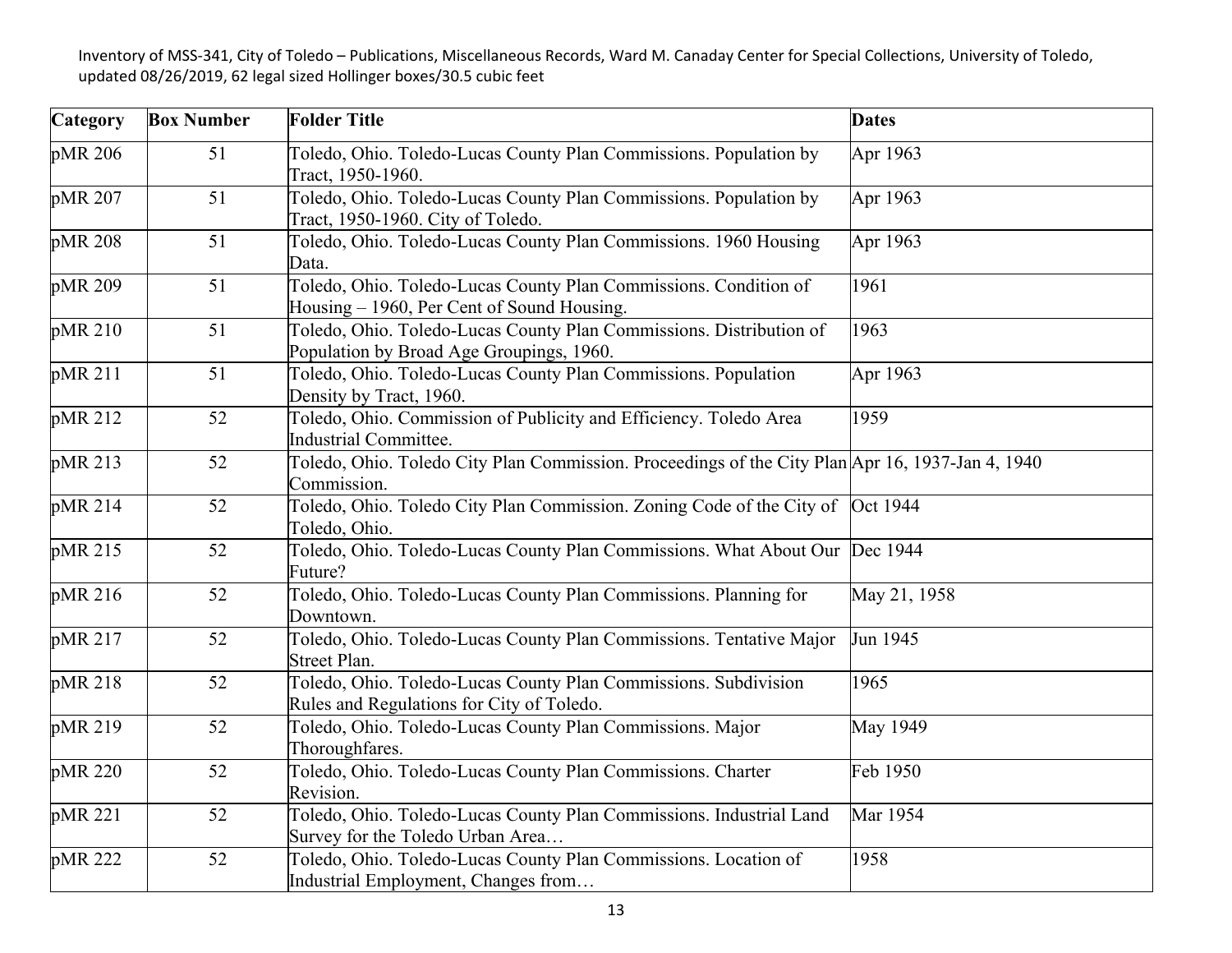| Category | <b>Box Number</b> | <b>Folder Title</b>                                                                                               | <b>Dates</b>                                                                                                                                                                                                 |
|----------|-------------------|-------------------------------------------------------------------------------------------------------------------|--------------------------------------------------------------------------------------------------------------------------------------------------------------------------------------------------------------|
| pMR 223  | 52                | Toledo, Ohio. Toledo-Lucas County Plan Commissions. Land for<br>Industry.                                         | Mar 1961                                                                                                                                                                                                     |
| pMR 224  | 52-53             | Toledo, Ohio. Capital Improvements Program Committee. Capital<br>Improvements Program.                            | 1957-1961, 1959-1963, 1963-1967,<br>1964-1968, 1968-1972,                                                                                                                                                    |
| pMR 225  | 53                | Toledo, Ohio. Capital Improvements Program Committee. Recommended<br>1961-65 Program and Background Information.  | 1960, 1963-1967                                                                                                                                                                                              |
| pMR 226  | 53                | Toledo, Ohio. Capital Improvements Program Committee. Proposed<br>Capital Improvements.                           | 1965-1969, 1967-1971                                                                                                                                                                                         |
| pMR 227  | 53                | Toledo, Ohio. Dept. of Public Service. Specifications for the Construction 1927<br>of Refuse Incinerating Plants. |                                                                                                                                                                                                              |
| pMR 228  | 53                | Toledo, Ohio. Toledo-Lucas County Plan Commissions. Capital<br>Improvements Programming in Toledo.                | Sep 1976                                                                                                                                                                                                     |
| pMR 229  | 53                | Toledo, Ohio. Toledo-Lucas County Port Authority. Port of Toledo, Ohio, 1966<br>USA.                              |                                                                                                                                                                                                              |
| pMR 230  | 53                | Toledo, Ohio. Toledo-Lucas County Plan Commissions. Urban Renewal,<br>Planning Research Study No. 6.              | 1960                                                                                                                                                                                                         |
| pMR 231  | 54                | Toledo, Ohio. Toledo-Lucas County Plan Commissions. Staff Report.                                                 | Mar 15, 1973; Apr 2, 1973; Apr 5,<br>1973; Apr 26, 1973; May 17, 1973; Jul<br>12, 1973; Jul 26, 1973; Aug 23, 1973;<br>Sep 6, 1973; Mar 7, 1974; Mar 21,<br>1974; Mar 28, 1974; Apr 4, 1974; Apr<br>18, 1974 |
| pMR 232  | 55                | Toledo, Ohio. Dept. of Public Welfare. Specification for a Park Building<br>for Elephant and Hippopotamus         | Sep 1923                                                                                                                                                                                                     |
| pMR 233  | 55                | Toledo, Ohio. Commission of Publicity and Efficiency. The Character of a 1951<br>City.                            |                                                                                                                                                                                                              |
| pMR 234  | 55                | Toledo, Ohio. Comm. of Publicity and Efficiency. A Digest of Ordinances 1919<br>Toledo Police Should Know.        |                                                                                                                                                                                                              |
| pMR 235  | 55                | Toledo, Ohio. City Council. Traffic Ordinance of the City of Toledo,<br>Ohio.                                     | 1914, 1917                                                                                                                                                                                                   |
| pMR 236  | 55                | Toledo, Ohio. Comm. of Publicity and Efficiency. Toledo's Penny Tax.                                              | 1956                                                                                                                                                                                                         |
| pMR 237  | 55                | Toledo, Ohio. Dept. of Public Safety. Div. of Police. Rules and<br>Regulations Governing the Div. of Police.      | 1919, 1960                                                                                                                                                                                                   |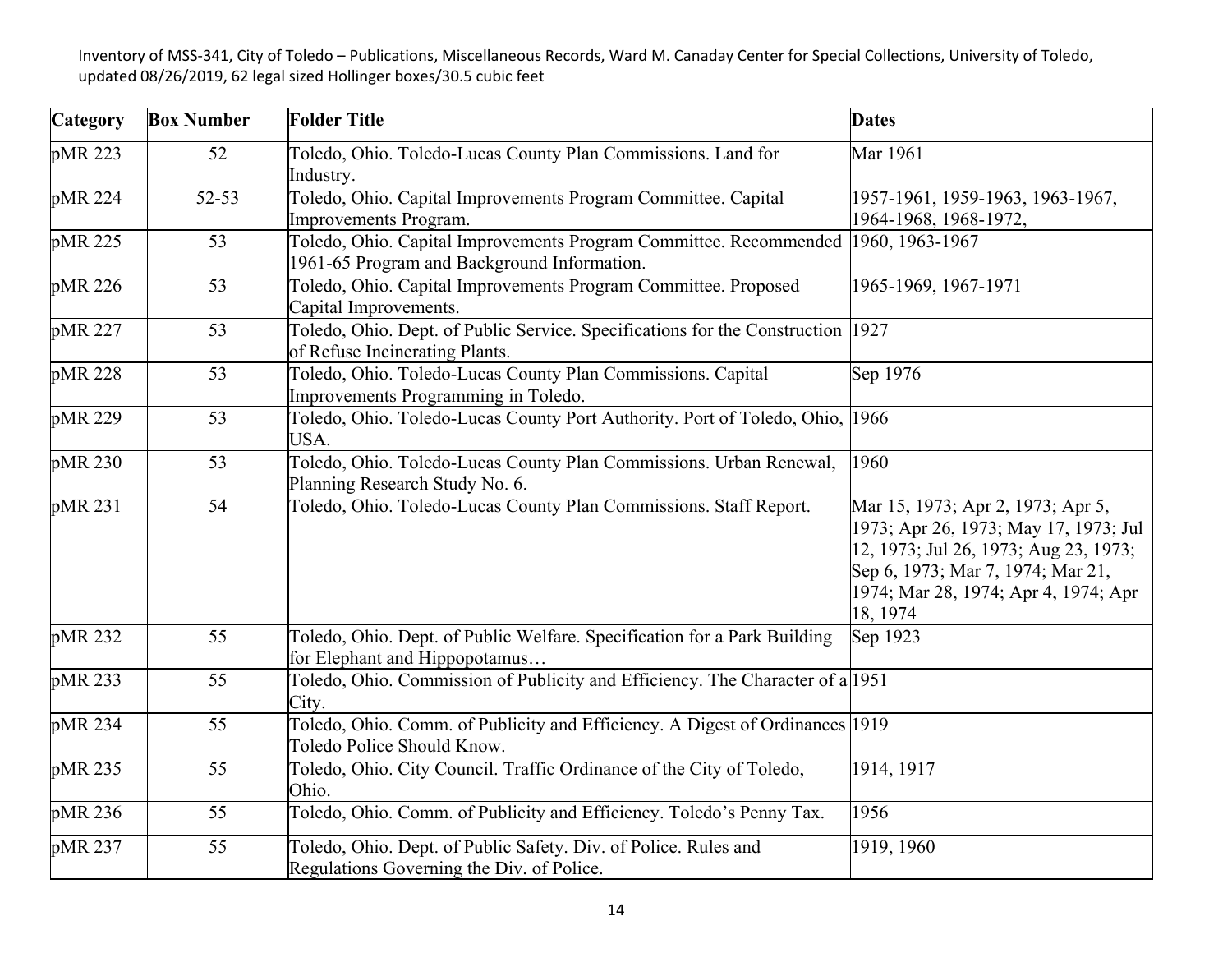| Category | <b>Box Number</b> | <b>Folder Title</b>                                                                                                        | <b>Dates</b>           |
|----------|-------------------|----------------------------------------------------------------------------------------------------------------------------|------------------------|
| pMR 238  | 55                | Russell, Charles. Report of a Survey of Toledo's Welfare Farm. Comm. of 1920<br>Publicity and Efficiency.                  |                        |
| pMR 239  | 55                | Toledo, Ohio. Comm. of Publicity and Efficiency. Report of P&E<br>Commission Operation.                                    | 1958                   |
| pMR 240  | 55                | Toledo, Ohio. Comm. of Publicity and Efficiency. Report of Commission<br>of Publicity and Efficiency.                      | Mar 1941               |
| pMR 241  | 55                | Toledo, Ohio. Comm. of Publicity and Efficiency. Report of Comm. of<br>Pub and Effic. on Questions Raised in               | 1956                   |
| pMR 242  | 55                | Toledo, Ohio. Comm. of Publicity and Efficiency. Civic Auditorium and<br>Markets Study.                                    | 1963                   |
| pMR 243  | 55                | Toledo, Ohio. Comm. of Publicity and Efficiency. Cooperative<br>Purchasing.                                                | Aug 1966               |
| pMR 244  | 55                | Toledo, Ohio. Comm. of Publicity and Efficiency. Reports and Surveys.                                                      | 1953-1958              |
| pMR 245  | 55                | Toledo, Ohio. Comm. of Publicity and Efficiency. Report on Municipal<br>Stadiums.                                          | Nov 2, 1953            |
| pMR 246  | 55                | Toledo, Ohio. Comm. of Publicity and Efficiency. Survey of Municipal<br>Television Programs.                               | Jan 1955               |
| pMR 247  | 55                | Malinkowski, Joseph A. Municipal Wages and Salaries in the City of<br>Toledo for a Twelve-Year Period.                     | 1949                   |
| pMR 248  | 55                | Toledo, Ohio. Comm. of Publicity and Efficiency. Local Government, a<br>Review of Duties and Organization                  | 1949, 1950, 1952, 1955 |
| pMR 249  | 55                | Upson, Lent D. A Report on the Finances of the City of Toledo. Comm. of 1932<br>Pub. and Effic.                            |                        |
| pMR 250  | 55                | Toledo, Ohio. Comm. of Publicity and Efficiency. Survey of Legislation<br>Governing Auctions.                              | 1957                   |
| pMR 251  | 55                | Toledo, Ohio. Comm. of Publicity and Efficiency. History of Licensing of $\ln d$ .<br>Amusement Devices by City of Toledo. |                        |
| pMR 252  | 55                | Toledo, Ohio. Comm. of Publicity and Efficiency. Toledo's Parks and<br>Playgrounds.                                        | Apr 1963               |
| pMR 253  | 55                | Toledo, Ohio. Comm. of Publicity and Efficiency. Toledo Publicity and<br><b>Efficiency Reports.</b>                        | Aug 1964               |
| pMR 254  | 55                | Toledo, Ohio. Traffic Safety Commission Know and Obey Traffic Laws.                                                        | n.d.                   |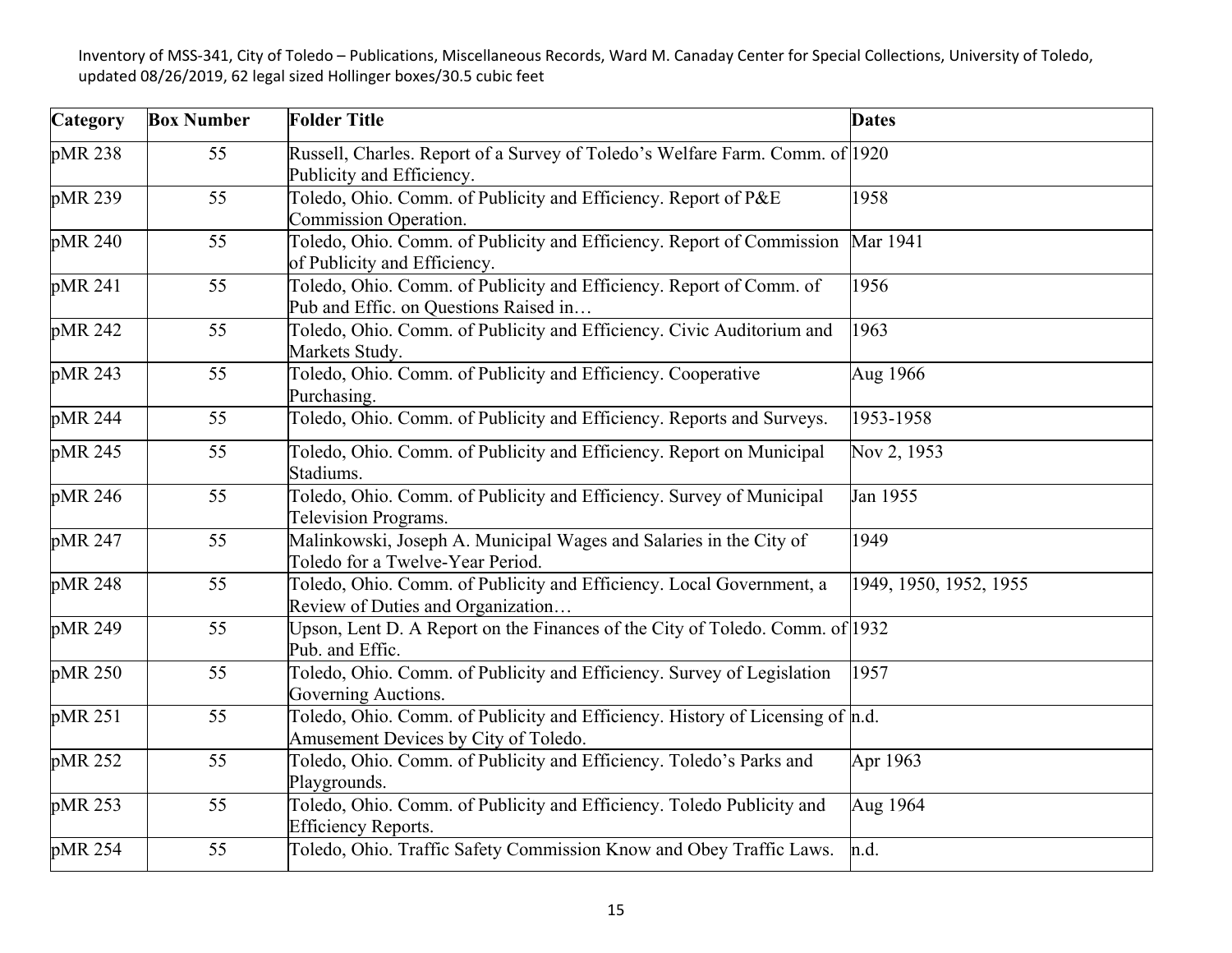| <b>Category</b> | <b>Box Number</b> | <b>Folder Title</b>                                                                                                  | <b>Dates</b>                                     |
|-----------------|-------------------|----------------------------------------------------------------------------------------------------------------------|--------------------------------------------------|
| pMR 255         | 55                | Toledo, Ohio. Traffic Safety Commission Toledo Traffic Safety<br>Commission, to Save Lives Through Public Education. | 1955                                             |
| pMR 256         | 55                | Toledo, Ohio. Dept. of Public Safety. Div. of Police. Toledo Police<br>Academy. Toledo Police Academy Bulletin.      | Jan 1953                                         |
| pMR 257         | 55                | Toledo, Ohio. Dept. of Public Safety. Div. of Police. Toledo Police<br>Academy. Basic Training.                      | 1954, 1963                                       |
| pMR 258         | 56                | Toledo, Ohio. Dept. of Public Service. Div. of Engineering and<br>Construction. Traffic Survey.                      | Mar 1956                                         |
| pMR 259         | 56                | Toledo, Ohio. Dept. of Public Service. Div. of Police. Outstanding<br>Accomplishments of the Div. of Police.         | 1938                                             |
| pMR 260         | 56                | Toledo, Ohio. Toledo City Plan Comm. City of Toledo 5 Year Capital<br>Improvements Program, 1957-1961.               | 1957                                             |
| pMR 261         | 56                | Toledo, Ohio. Comm. of Publicity and Efficiency. Transit Fare Study.                                                 | n.d.                                             |
| pMR 262         | 56                | Toledo, Ohio. Dept. of Public Safety. Div. of Police. Toledo Police<br>Academy. Police and Civil Disorders.          | Mar 1950                                         |
| pMR 263         | 56                | Toledo, Ohio. Dept. of Public Safety. Div. of Police. Statistical Data<br>Regarding the Toledo Police Dept.          | 1952                                             |
| pMR 264         | 56                | Toledo, Ohio. City Council. Toledo Traffic Code, and Ordinance no. 37-<br>48.                                        | Feb 1948                                         |
| pMR 265         | 56                | Toledo, Ohio. City Council. Toledo Municipal Code, Chapter 21, Traffic<br>Code.                                      | <b>May 1950</b>                                  |
| pMR 266         | 56                | Toledo, Ohio. Charter Commission. The Charter of the City of Toledo.                                                 | 1919, 1934, 1949,                                |
| pMR 267         | 56                | Toledo, Ohio. Comm. of Publicity and Efficiency. Staff Recommendations 1964<br>to P&E Commission.                    |                                                  |
| pMR 268         | 56                | Toledo, Ohio. Comm. of Publicity and Efficiency. Report of a Study on<br>Motor Equipment Operations                  | 1940                                             |
| pMR 269         | 56                | Toledo, Ohio. Dept. of Public Safety. Police Pension Board. Rules and<br>Regulations of the Board of Trustees        | 1929                                             |
| pMR 270         | 56                | Toledo, Ohio. City Council. Traffic Code.                                                                            | 1933, 1940-1941, 1944, 1945, 1949,<br>1951, 1963 |
| pMR 271         | 57                | Toledo, Ohio. Commission of Publicity and Efficiency. Airport Facts.                                                 | 1954                                             |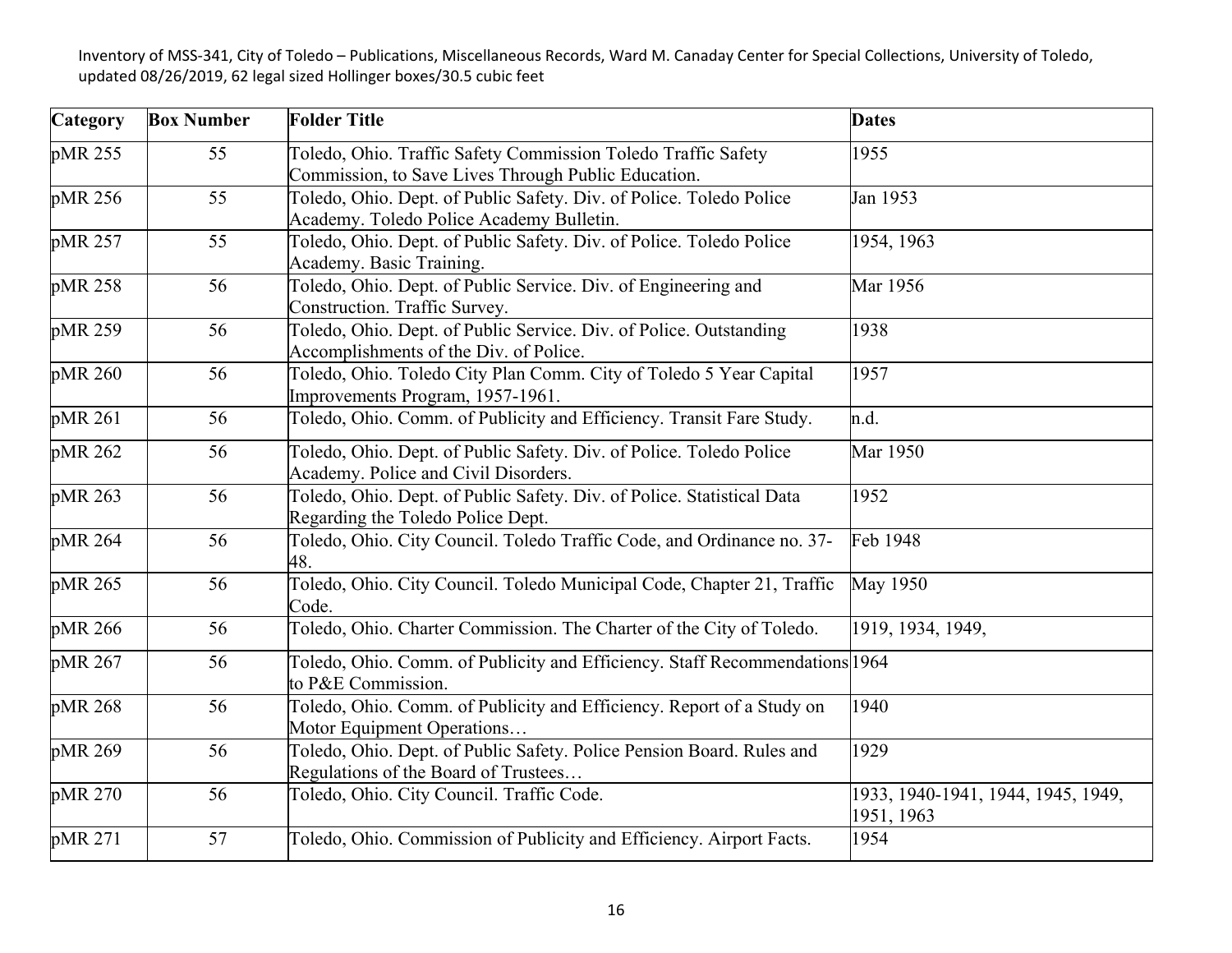| Category | <b>Box Number</b> | <b>Folder Title</b>                                                                                              | <b>Dates</b>                                |
|----------|-------------------|------------------------------------------------------------------------------------------------------------------|---------------------------------------------|
| pMR 272  | 57                | Toledo, Ohio. Commission of Publicity and Efficiency. Study of Motel<br>and Hotel Room Taxes that are Applied.   | 1957                                        |
| pMR 273  | 57                | Toledo, Ohio. Charter Commission. Proposed Amendment to the Charter<br>of the City of Toledo.                    | 1928, 1931, 1934, 1946, 1951, 1954,<br>1957 |
| pMR 274  | 57                | Toledo, Ohio. Commission of Publicity and Efficiency. Study of Salaries<br>of Councilmen in the U.S.             | May 1951                                    |
| pMR 275  | 57                | Toledo, Ohio. Commission of Publicity and Efficiency. Councilman<br>Candidate.                                   | 1955                                        |
| pMR 276  | 57                | Toledo, Ohio. Commission of Publicity and Efficiency. Operation of the<br>Perma Bench Company.                   | 1953                                        |
| pMR 277  | 57                | Toledo, Ohio. Commission of Publicity and Efficiency. Transit Survey,<br>Publicly Owned Utilities.               | 1954                                        |
| pMR 278  | 57                | Toledo, Ohio. Commission of Publicity and Efficiency. Survey of Ohio<br>Salaries for Waterworks and Sewage       | 1957                                        |
| pMR 279  | 57                | Toledo, Ohio. Dept. of Finance. Div. of Taxation. City of Toledo, Income<br>Tax Regulations.                     | Mar 1946                                    |
| pMR 280  | 57                | Toledo, Ohio. Commission of Publicity and Efficiency. Providing Off-<br>Street Parking Under Section 3939-2      | 1952                                        |
| pMR 281  | 57                | Toledo, Ohio. Commission of Publicity and Efficiency. Cost of Recent<br>Publications.                            | May 1956                                    |
| pMR 282  | 57                | Toledo, Ohio. Commission of Publicity and Efficiency. Report on<br>Municipal Publication Work.                   | 1951                                        |
| pMR 283  | 57                | Rosa, Scott E. The Toledo Program, Collection of Special Assessments for Mar 1951<br>Services, Improvements.     |                                             |
| pMR 284  | 57                | Toledo, Ohio. City Council. Report, Income Tax Study.                                                            | 1955                                        |
| pMR 285  | 57                | Toledo, Ohio. Dept. of Public Service. Div. of Engineering and<br>Construction. Report on Elimination of Sewage  | 1918                                        |
| pMR 286  | 57                | Toledo, Ohio. Toledo Area Sanitary District. Proposed Mosquito Control<br>Project, Ten Mile Creek.               | Dec 1960                                    |
| pMR 287  | 57                | Toledo, Ohio. City Auditor. Official Statement, \$4,000,000 Toledo, Ohio,<br>Sewerage System First Mortgage      | 1964                                        |
| pMR 288  | 57                | Toledo, Ohio. City Auditor. Official Statement, \$4,000,000 Toledo, Ohio, 1966<br>Sewerage System First Mortgage |                                             |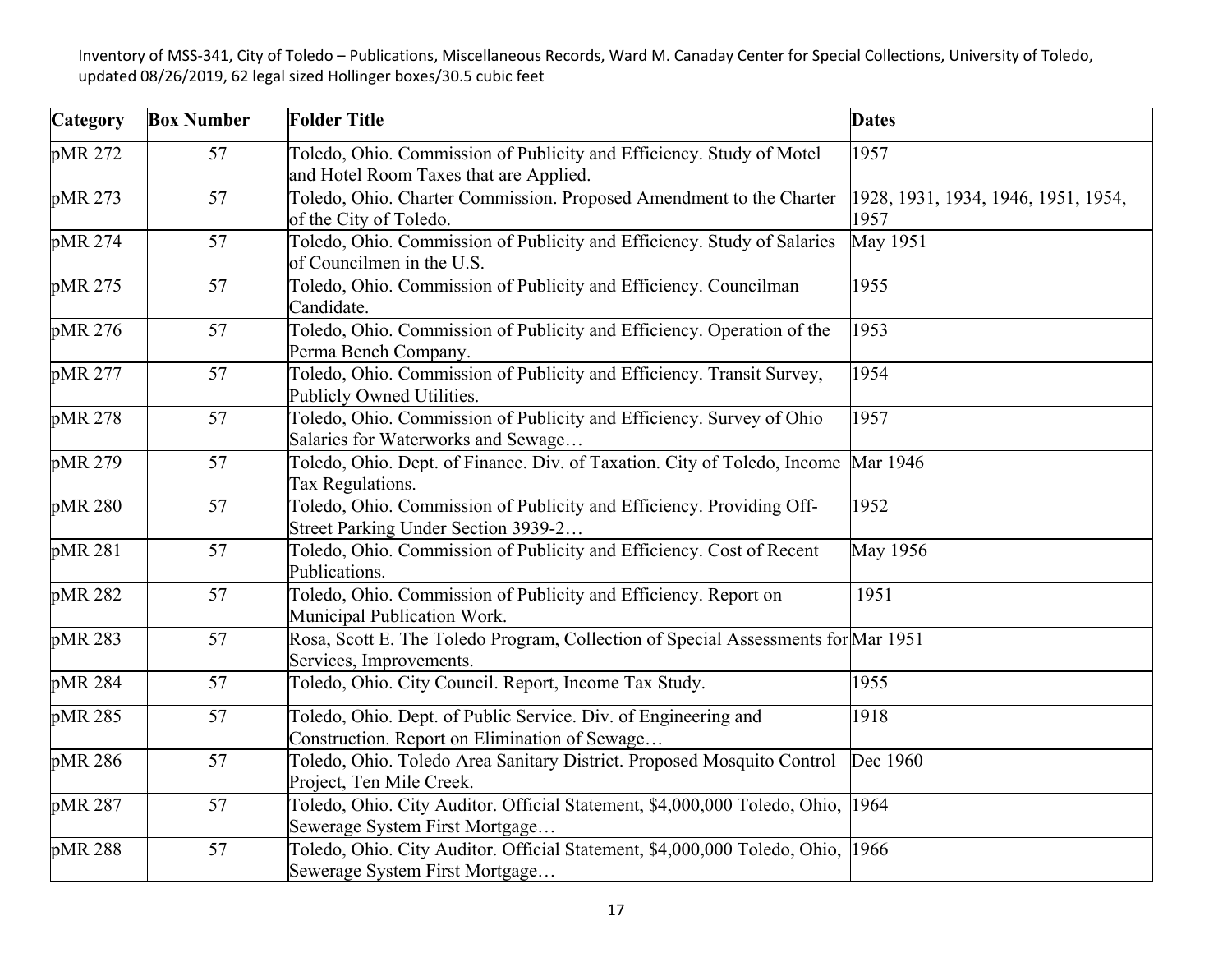| Category | <b>Box Number</b> | <b>Folder Title</b>                                                                                                     | <b>Dates</b> |
|----------|-------------------|-------------------------------------------------------------------------------------------------------------------------|--------------|
| pMR 289  | 57                | Toledo, Ohio. Dept. of Public Service. Improvement of Water Supply,<br>Contract and Specifications, P.W.A               | 1937         |
| pMR 290  | 57                | Toledo, Ohio. Dept. of Public Utilities. Div. of Water. Comparative Water 1950-1952<br>and Sewage Income.               |              |
| pMR 291  | 57                | Toledo, Ohio. Dept. of Public Utilities. Div. of Water. Collins Park High<br>Service. Water - Life's Most Vital         | 1960         |
| pMR 292  | 57                | Toledo, Ohio. Dept. of Public Utilities. Div. of Water. Ordinances, Rules,<br>and Regulations Governing the             | 1922         |
| pMR 293  | 57                | Toledo, Ohio. Dept. of Public Utilities. Div. of Water. Additional Water<br>Supply for Toledo.                          | 1961         |
| pMR 294  | 57                | Toledo, Ohio. Dept. of Public Utilities. Div. of Water. Additional Water<br>Supply for Toledo, Supplement.              | 1962         |
| pMR 295  | 57                | Toledo, Ohio. Dept. of Public Utilities. Div. of Water. Broadway Pumping 1938<br>Station The History and Development    |              |
| pMR 296  | 57                | Toledo, Ohio. Dept. of Public Service. Operation of Civic Auditorium.                                                   | Sep 7, 1949  |
| pMR 297  | 57                | Toledo, Ohio. Dept. of Public Welfare. Div. of Poor Relief. A Historyof Apr 1937 – Dec 1940<br>the Div. of Poor Relief. |              |
| pMR 298  | 58                | Toledo, Ohio. Dept. of Public Welfare. Div. of Poor Relief. A Study of<br>Unemployable Cases.                           | Apr 1941     |
| pMR 299  | 58                | Toledo, Ohio. Dept. of Public Welfare. Div. of Recreation. Swimming<br>Pool Survey.                                     | Mar 9, 1970  |
| pMR 300  | 58                | Toledo, Ohio. Urban Renewal Agency. Riverview, City of Toledo Urban<br>Renewal Agency Project.                          | n.d.         |
| pMR 301  | 58                | Toledo, Ohio. Urban Renewal Agency. Chase Park Project, City of<br>Toledo.                                              | n.d.         |
| pMR 302  | 58                | Toledo, Ohio. Urban Renewal Agency. Chase Park Project.                                                                 | n.d.         |
| pMR 303  | 58                | Toledo, Ohio. Urban Renewal Agency. Gunckel Project, City of Toledo.                                                    | n.d.         |
| pMR 304  | 58                | Toledo, Ohio. Urban Renewal Agency. Vistula Meadows, Progress in<br>Partnership with Toledo Citizenry.                  | n.d.         |
| pMR 305  | 58                | Toledo, Ohio. Dept. of Public Service. Street Improvement, Proposal,<br>Specifications and Contract.                    | n.d.         |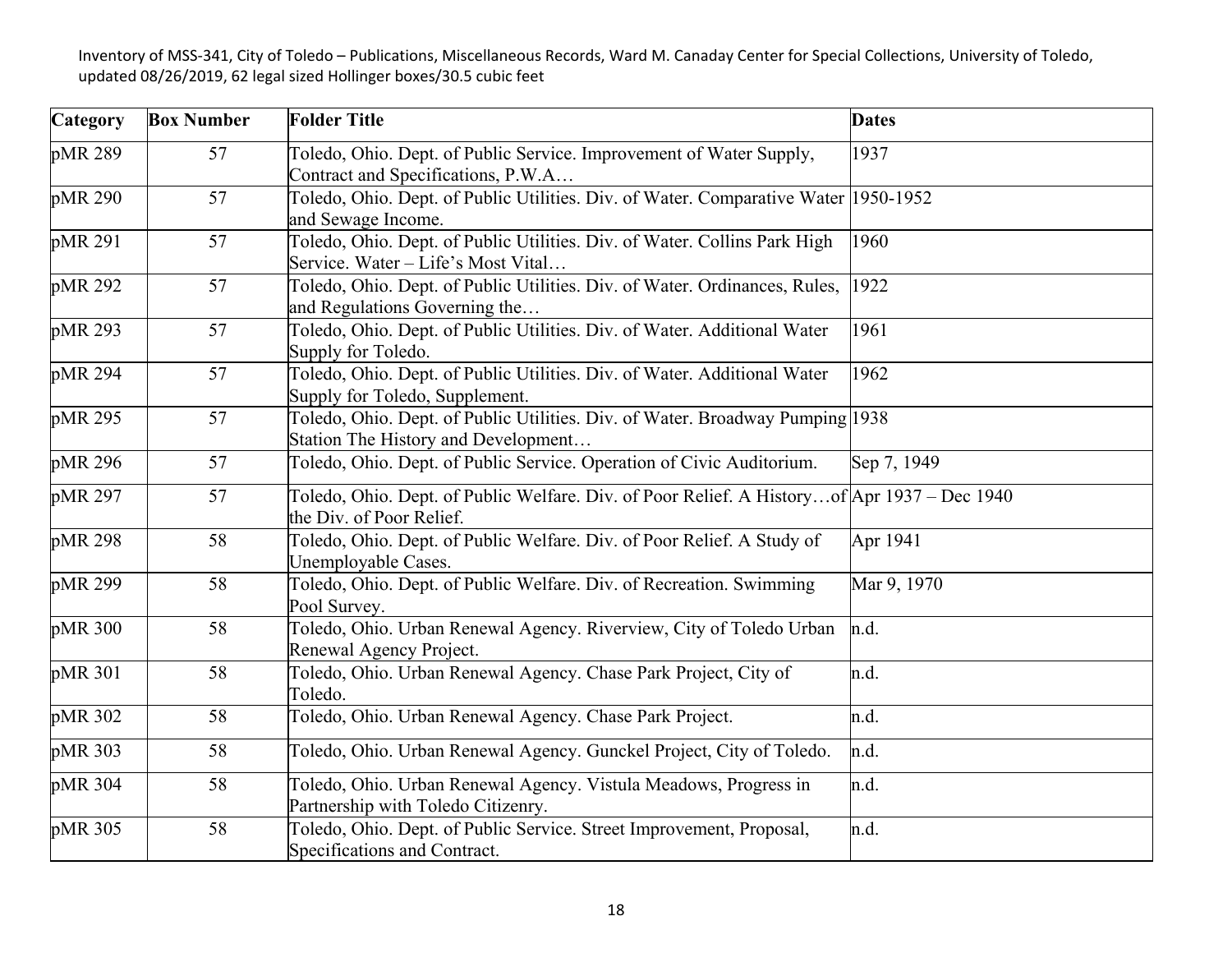| Category | <b>Box Number</b> | <b>Folder Title</b>                                                                                             | <b>Dates</b>       |
|----------|-------------------|-----------------------------------------------------------------------------------------------------------------|--------------------|
| pMR 306  | 58                | Toledo, Ohio. Dept. of Public Service. East Side Intercepting Sewer,<br>Contract no. 10.                        | 1927               |
| pMR 307  | 58                | Toledo, Ohio. Dept. of Public Service. Contract, Bond and General<br>Specifications for the Construction        | 1919               |
| pMR 308  | 58                | Toledo, Ohio. Dept. of Public Service. Bay View Park Sewage Pumping<br>Station, Outfall Sewer and Appurtenances | 1920               |
| pMR 309  | 58                | Toledo, Ohio. Dept. of Public Welfare. Div. of Recreation Festival, Kids<br>Fishing Rodeo.                      | 1956               |
| pMR 310  | 58                | Toledo, Ohio. Dept. of Finance. Div. of Purchases and Supplies. Contract<br>Documents for Demolition            | 1960               |
| pMR 311  | 58                | Jones & Henry. Report on Sewage Treatment, 1945. Commission of<br>Publicity and Efficiency.                     | 1945               |
| pMR 312  | 58                | Toledo, Ohio. Dept. of Finance. Div. of Taxation. Toledo Income Tax<br>Forms.                                   | 1948               |
| pMR 313  | 58                | Toledo, Ohio. Dept. of Finance. Div. of Taxation. Monthly Recapitulation 1956<br>of Income Tax Revenues.        |                    |
| pMR 314  | 58                | Toledo, Ohio. Dept. of Public Service. Div. of Engineering. Toledo<br>Income Tax Street Guide.                  | May 1951, Nov 1951 |
| pMR 315  | 58                | Toledo, Ohio. Dept. of Finance. Div. of Taxation. City of Toledo Income<br>Tax Ordinance, 689-50.               | 1950               |
| pMR 316  | 58                | Toledo, Ohio. Dept. of Public Service. Div. of Streets. Waste Collection<br>Rules and Regulations.              | Jan 1, 1947        |
| pMR 317  | 58                | Toledo, Ohio. Dept. of Public Service. Improvement of Water Supply,<br>Contract and Specifications.             | 1936               |
| pMR 318  | 58                | Toledo, Ohio. Dept. of Public Service. We Want Your Help!                                                       | n.d.               |
| pMR 319  | 58                | Toledo, Ohio. Dept. of Public Service. Improvement of Water<br>SupplySouth Part of Broadway Pumping Station.    | 1907               |
| pMR 320  | 58                | Toledo, Ohio. Dept. of Public Utilities. Div. of Water. Contract<br>DocumentsImprovement of Site Low Service.   | 1956               |
| pMR 321  | 59                | Toledo, Ohio. Dept. of Public Utilities. Div. of Water. Contract<br>DocumentsWater Main Improvements, North     | 1953               |
| pMR 322  | 59                | Toledo, Ohio. Dept. of Public Utilities. Div. of Water. Contract<br>DocumentsNorth Side Trunk MainNo. 80-B.     | 1953               |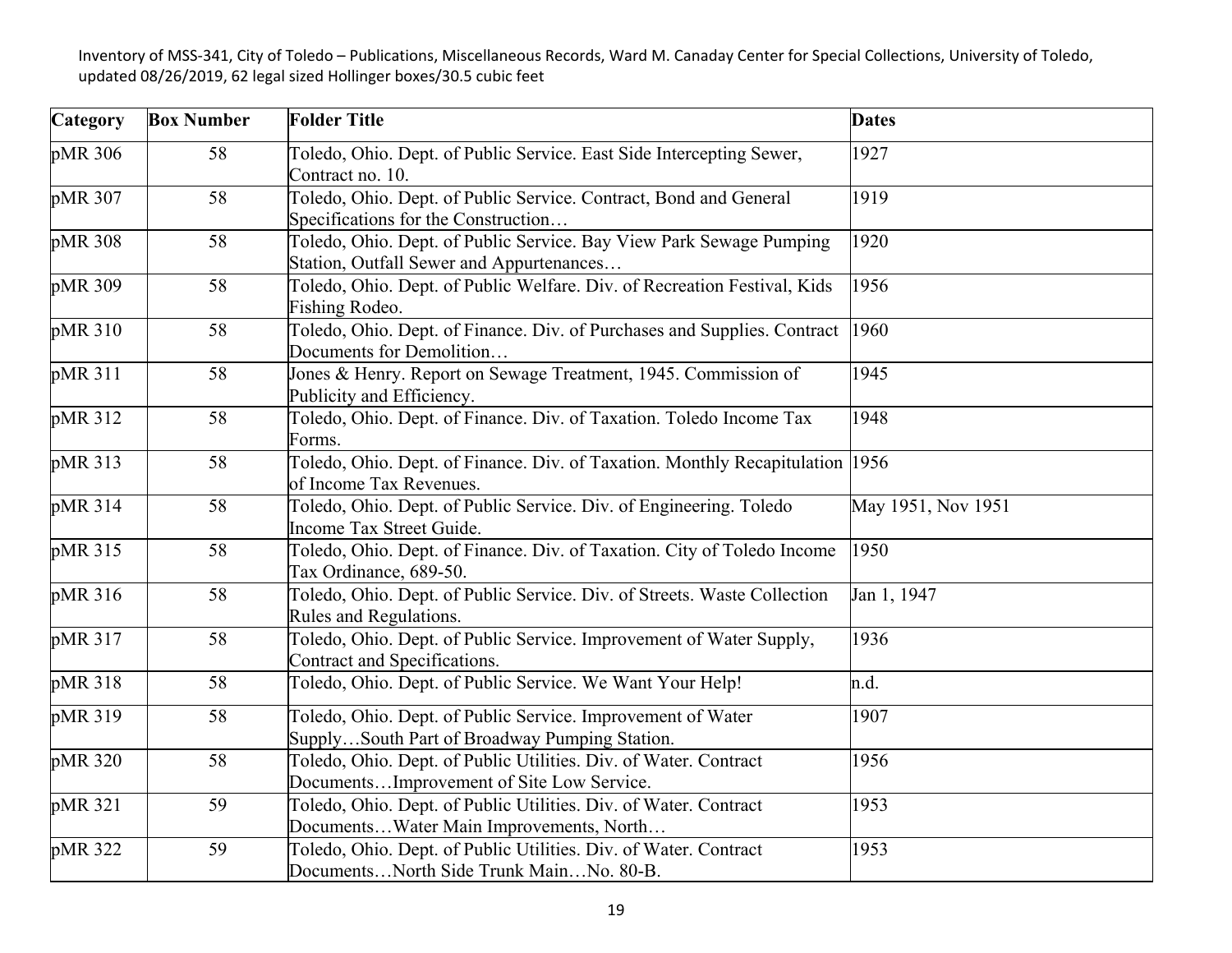| Category | <b>Box Number</b> | <b>Folder Title</b>                                                                                                     | <b>Dates</b> |
|----------|-------------------|-------------------------------------------------------------------------------------------------------------------------|--------------|
| pMR 323  | 59                | Toledo, Ohio. Dept. of Public Utilities. Div. of Water. Contract<br>DocumentsContract 95-A, Purchasing Pipe             | 1956         |
| pMR 324  | 59                | Toledo, Ohio. Commission of Publicity and Efficiency. History and<br>Outline of Functions of the Dept. of Pub. Service. | n.d.         |
| pMR 325  | 59                | Toledo, Ohio. Commission of Publicity and Efficiency. Toledo Income<br>Tax Facts.                                       | 1955         |
| pMR 326  | 59                | Toledo, Ohio. Commission of Publicity and Efficiency. A Letter to City<br>Council Concerning the Dept. of Health.       | 1940         |
| pMR 327  | 59                | Toledo, Ohio. Commission of Publicity and Efficiency. Survey of Civil<br>Service and Personnel Administrations.         | 1954         |
| pMR 328  | 59                | Toledo, Ohio. Commission of Publicity and Efficiency. Report of Fluorine 1947<br>Inquiry.                               |              |
| pMR 329  | 59                | Toledo, Ohio. Commission of Publicity and Efficiency. Review of Park<br>Work.                                           | 1953         |
| pMR 330  | 59                | Toledo, Ohio. Commission of Publicity and Efficiency. Report on Toledo<br>and Maumee River Yacht Clubs.                 | 1953         |
| pMR 331  | 59                | Toledo, Ohio. Commission of Publicity and Efficiency. Toledo Express<br>Airport Income.                                 | 1955         |
| pMR 332  | 59                | Toledo, Ohio. Commission of Publicity and Efficiency. Wage Survey,<br>Tables No. I, II, III.                            | 1948         |
| pMR 333  | 59                | Toledo, Ohio. Commission of Publicity and Efficiency. Summary of City<br>Income Tax Operation.                          | 1956         |
| pMR 334  | 59                | Toledo, Ohio. Commission of Publicity and Efficiency. For Those Who<br>Live In Toledo.                                  | 1956         |
| pMR 335  | 59                | Toledo, Ohio. Commission of Publicity and Efficiency. Rat and Rodent<br>Control Survey.                                 | 1955         |
| pMR 336  | 59                | Toledo, Ohio. Commission of Publicity and Efficiency. Report on Study<br>of Refuse Collection Services.                 | 1949         |
| pMR 337  | 59                | Toledo, Ohio. Board of Education. Report of a Community-Wide<br>Conference on What the American Family Faces.           | 1943         |
| pMR 338  | 59                | Toledo, Ohio. Board of Education. Hire Your 1969 Neighborhood<br>Graduates, It's Good Business.                         | 1969         |
| pMR 339  | 59                | Toledo, Ohio. Board of Education. Evening Classes, Toledo Public<br>Schools, Adult Education.                           | 1956         |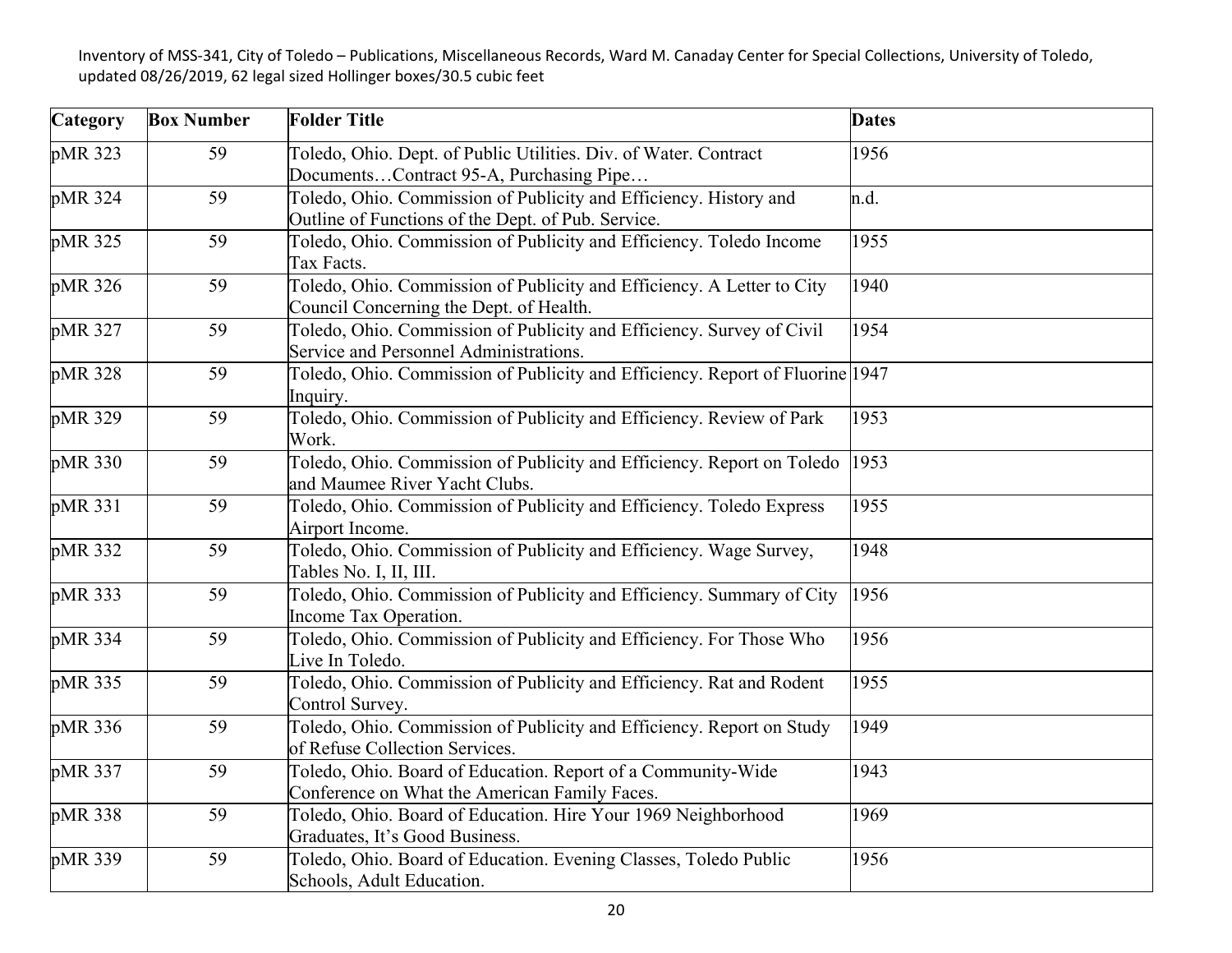| Category | <b>Box Number</b> | <b>Folder Title</b>                                                                                                                                                               | <b>Dates</b> |
|----------|-------------------|-----------------------------------------------------------------------------------------------------------------------------------------------------------------------------------|--------------|
| pMR 340  | 59                | MISSING as of Sep 6, 2017                                                                                                                                                         |              |
| pMR 341  | 59                | Toledo, Ohio. Board of Education. A School Building and Improvement<br>Program. By David R. Pugh.                                                                                 | 1953         |
| pMR 342  | 59                | Toledo, Ohio. Board of Education. History With Related Geography and<br>Civics, Courses of Study                                                                                  | 1925         |
| pMR 343  | 60                | Toledo, Ohio. Commission of Publicity and Efficiency. The Civic College 1950<br>of Toledo, 1949-50.                                                                               |              |
| pMR 344  | 60                | Toledo, Ohio. Commission of Publicity and Efficiency. Report and<br>Recommendationson the Composition                                                                             | 1954         |
| pMR 345  | 60                | Toledo, Ohio. Commission of Publicity and Efficiency. Suggested Pool for 1954<br>Stenographic and Clerical Help.                                                                  |              |
| pMR 346  | 60                | Toledo, Ohio. Commission of Publicity and Efficiency. Horizons<br>Unlimited in Citizenship Participation.                                                                         | 1954         |
| pMR 347  | 60                | Toledo, Ohio. Commission of Publicity and Efficiency. What Income Tax 1956<br>Has Brought.                                                                                        |              |
| pMR 348  | 60                | Toledo, Ohio. Commission of Publicity and Efficiency. Report on Pay<br>Rates for Water Meter Setters and                                                                          | 1955         |
| pMR 349  | 60                | Toledo, Ohio. Commission of Publicity and Efficiency. Material<br>Concerning the Commission's Publishing Efforts.                                                                 | 1953         |
| pMR 350  | 60                | Toledo, Ohio. Comm. of Publicity and Efficiency. Misc. MaterialStudy<br>of Operation of City-Owned Vehicles.                                                                      | 1952         |
| pMR 351  | 60                | Toledo, Ohio. Commission of Publicity and Efficiency. Handling of<br>Municipality Owned Motor Equipment in 18 Large                                                               | 1948         |
| pMR 352  | 60                | Toledo, Ohio. Commission of Publicity and Efficiency. Printing Contracts, 1953-1960<br>Bids and Other Data Concerning the                                                         |              |
| pMR 353  | 60                | Toledo, Ohio. Commission of Publicity and Efficiency. Letters Relative to 1958<br>the Investigation to Determine if the Rossford and Erie Ordinance Depots<br>are to be combined. |              |
| pMR 354  | 60                | Toledo, Ohio. Commission of Publicity and Efficiency. Corresp., Data,<br>News clippings, Etc. Concerning the Investigation of the Division of<br>Engineering and Construction.    | 1941         |
| pMR 355  | 60                | Toledo, Ohio. Toledo City Plan Commission. Recreation Report.                                                                                                                     | 1925         |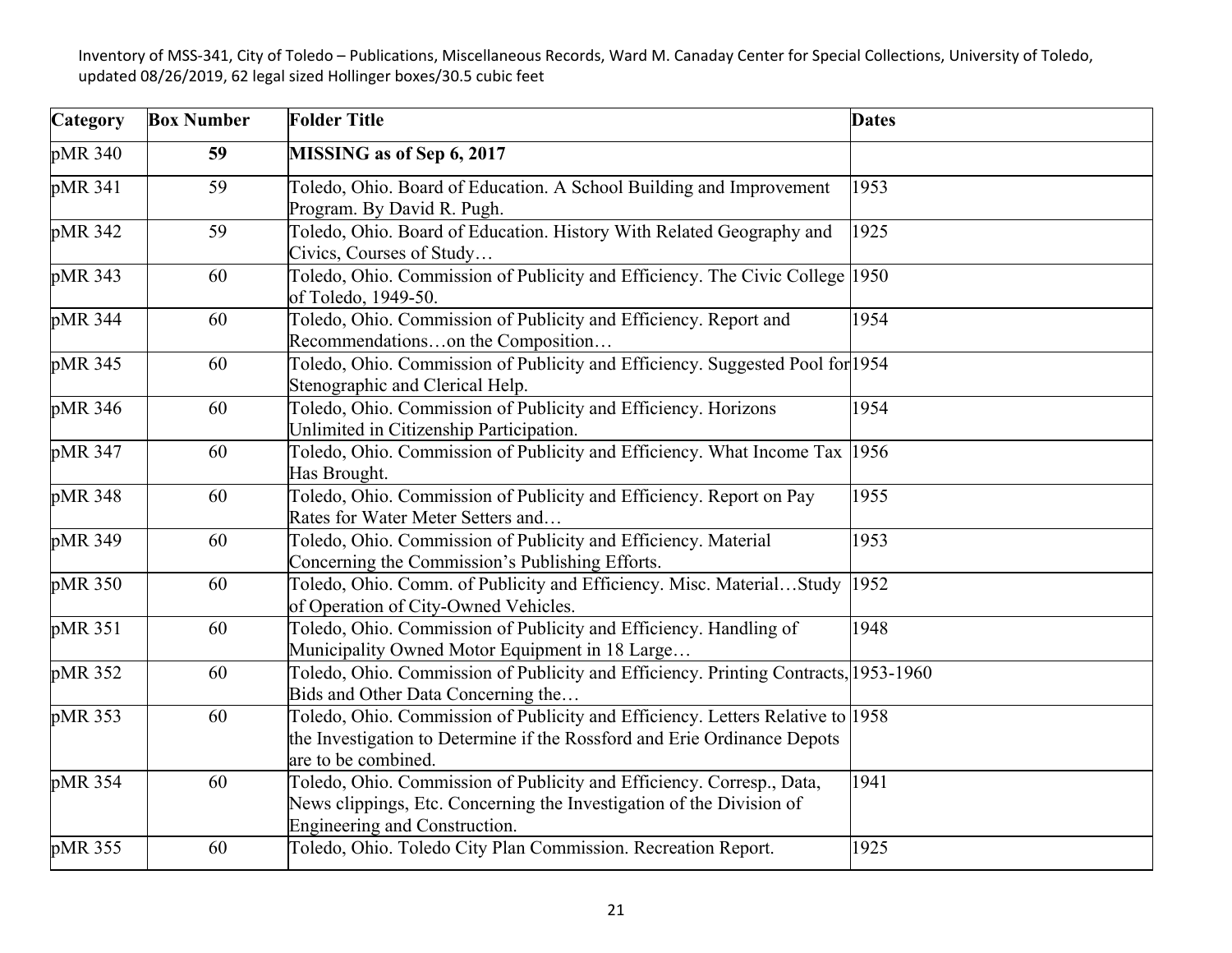| Category | <b>Box Number</b> | <b>Folder Title</b>                                                                                                                             | <b>Dates</b>       |
|----------|-------------------|-------------------------------------------------------------------------------------------------------------------------------------------------|--------------------|
| pMR 356  | 61                | Toledo, Ohio. Board of Community Relations. The Directive on<br>Affirmative Action in the City's Equal Opportunity Program, Pt. II.             | n.d.               |
| pMR 357  | 61                | Toledo, Ohio. Dept. of Public Safety. Div. of Police. Manual of Laws and<br>Ordinances.                                                         | 1940               |
| pMR 358  | 61                | Toledo, Ohio. Commission of Publicity and Efficiency.<br>CorrespondenceCreation of a Board of Health.                                           | Nov 1939           |
| pMR 359  | 61                | Toledo, Ohio. Commission of Publicity and Efficiency. Toledo Area<br>Building and Efficiency. Toledo Area Building Improvements, 1925-<br>1950. | 1950               |
| pMR 360  | 61                | Toledo, Ohio. Commission of Publicity and Efficiency. Traffic Problem<br>Bibliography.                                                          | 1950               |
| pMR 361  | 61                | Toledo, Ohio. Commission of Publicity and Efficiency. Street Benches at<br>Car or Bus Stops for Use by the Public.                              | 1950               |
| pMR 362  | 61                | Toledo, Ohio. Board of Zoning Appeals. Meeting Minutes.                                                                                         | Apr 15, 1974, n.d. |
| pMR 363  | 61                | Toledo, Ohio. Dept. of Finance. Budget Office. Growing Toledo.                                                                                  | Jul 1964           |
| pMR 364  | 61                | Toledo, Ohio. Civil Service Commission. Police Questions and Answers<br>for Examinations, Series I.                                             | n.d.               |
| pMR 365  | 61                | Toledo, Ohio. Civil Service Commission. Police Questions and Answers<br>for Examinations, Series II.                                            | n.d.               |
| pMR 366  | 61                | Toledo, Ohio. Citizens Advisory Recreation Commission. Planning<br>Committee Report.                                                            | 1948               |
| pMR 367  | 61                | Toledo, Ohio. City Auditor. Debt Statement.                                                                                                     | 1957, 1958, 1975   |
| pMR 368  | 61                | Toledo, Ohio. Toledo Labor-Management Citizens Committee. Labor<br>Management Institutes.                                                       | 1955               |
| pMR 369  | 61                | Toledo, Ohio. City Council. Ordinance No. 540-40Community Traction 1940<br>Company.                                                             |                    |
| pMR 370  | 61                | Toledo, Ohio. City Council. An OrdinanceGranting to Toledo Point<br>Place Coach Line, Inc. a Franchise.                                         | 1949               |
| pMR 371  | 61                | Toledo, Ohio. City Council. Ordinance No. 560-50, GrantingFranchise<br>to the Community Traction Company.                                       | 1950               |
| pMR 372  | 61                | Toledo, Ohio. Dept. of Finance. City of Toledo Finances, Statements.                                                                            | Aug 31, 1934       |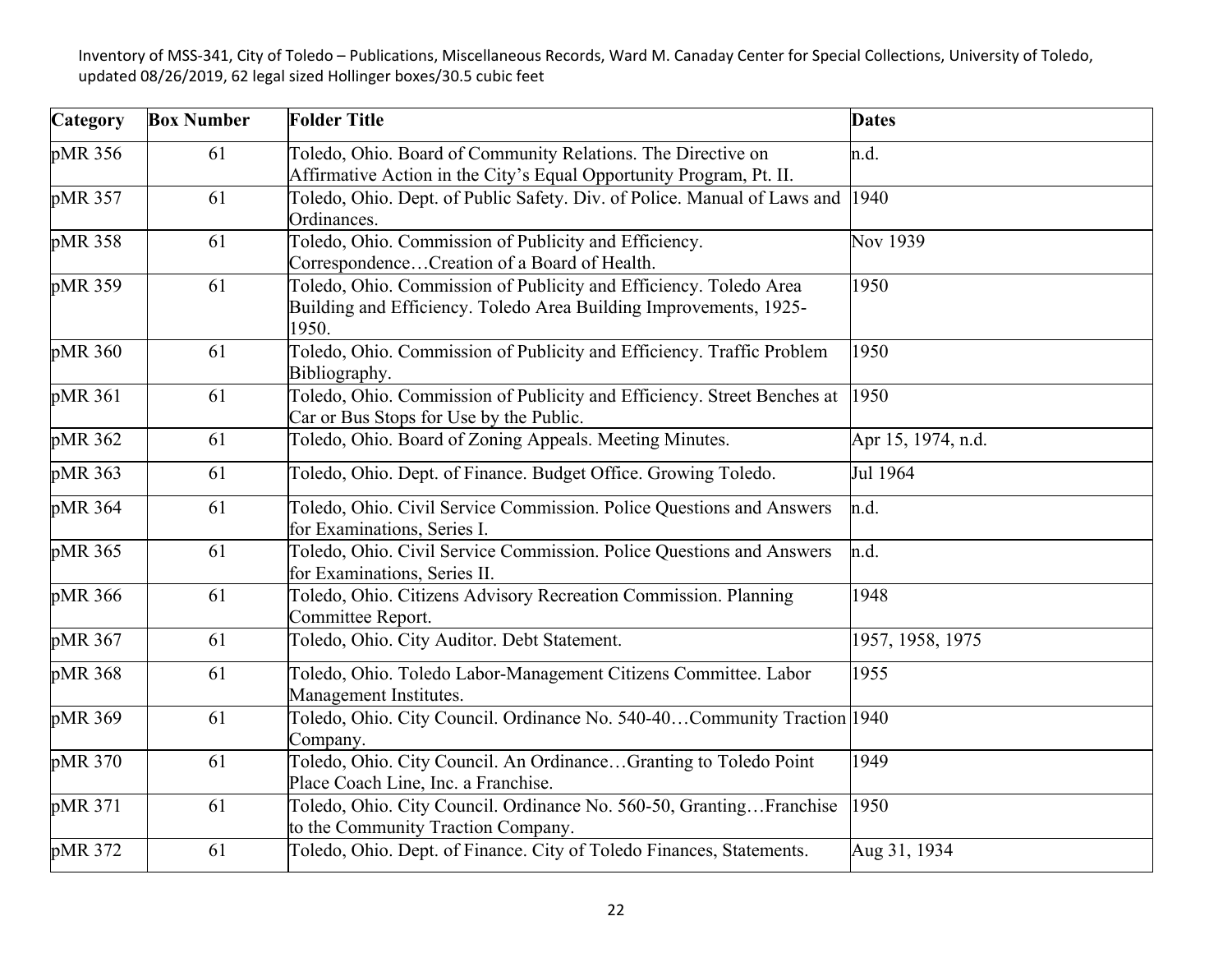| Category | <b>Box Number</b> | <b>Folder Title</b>                                                                                                  | <b>Dates</b>     |
|----------|-------------------|----------------------------------------------------------------------------------------------------------------------|------------------|
| pMR 373  | 61                | Konopak, Hurst & Dalton. Three Year Audit of Finance Dept. Records of May 20, 1922<br>City of Toledo.                |                  |
| pMR 374  | 61                | Toledo, Ohio. City Council. Council, Mayor, Clerk of Council, 1946.                                                  | 1946             |
| pMR 375  | 61                | Toledo, Ohio. Dept. of Public Utilities Div. of Sewage Disposal.<br>Dedication, Sewage Treatment Plant Improvements. | 1959             |
| pMR 376  | 61                | Toledo, Ohio. Board of Warm Air Heating. Warm Air Heating Rules and<br>Regulations for the City of Toledo.           | 1938             |
| pMR 377  | 61                | Toledo, Ohio. Toledo-Lucas County Port Authority.<br>Correspondence Expansion of Activities of Port of Toledo.       | 1956             |
| pMR 378  | 61                | Toledo, Ohio. Dept. of Public Utilities. Div. of Water. Financial Data,<br>Docket #9377, Second Amended Application. | 1937             |
| pMR 379  | 61                | Toledo, Ohio. Dept. of Public Safety. Div. of Police. Reports of Inspector,<br>Chief Operator, Property Clerk,       | 1926, 1927       |
| pMR 380  | 61                | Toledo, Ohio. Dept. of Public Safety. Div. of Police. Vice Squad. Reports. Mar-Jun 1922, Jun-Sep 1922, Sep-Dec       | 1922, 1923, 1924 |
| pMR 381  | 62                | Toledo, Ohio. Dept. of Public Safety. Div. of Police. Detective Bureau.<br>Correspondence Concerning the Needs       | 1930             |
| pMR 382  | 62                | Toledo, Ohio. Dept. of Finance. Div. of Accounts. Semi-Annual Report of Jun 1928<br><b>Financial Condition.</b>      |                  |
| pMR 383  | 62                | Toledo, Ohio. Office of Personnel and Labor Relations. Annual Reports.                                               | 1965, 1966, 1968 |
| pMR 384  | 62                | Consoer, Townsend & Assoc. Engineering Report on Wastewater<br>Treatment for Toledo, Ohio.                           | Feb, 1968        |
| pMR 385  | 62                | Airways Engineering Corporation. An Economic Study of Aviation<br>Potential in Toledo.                               | n.d.             |
| pMR 386  | 62                | Toledo, Ohio. Toledo-Lucas County Plan Commissions. Population<br>Distribution, 1960, Toledo Area (Map)              | 1960             |
| pMR 387  | 62                | Toledo, Ohio. Toledo-Lucas County Plan Commissions. Persons Aged 65<br>or Over, Share of Total Pop1960 (Map)         | 1960             |
| pMR 388  | 62                | Toledo, Ohio. Dept. of Finance. Div. of Taxation. Revenue Derived from<br>Taxation, City of Toledo, Ohio.            | 1955             |
| pMR 389  | 62                | Toledo, Ohio. Dept. of Public Health. Bureau of Vital Statistics. Mortality 1920<br>Report.                          |                  |